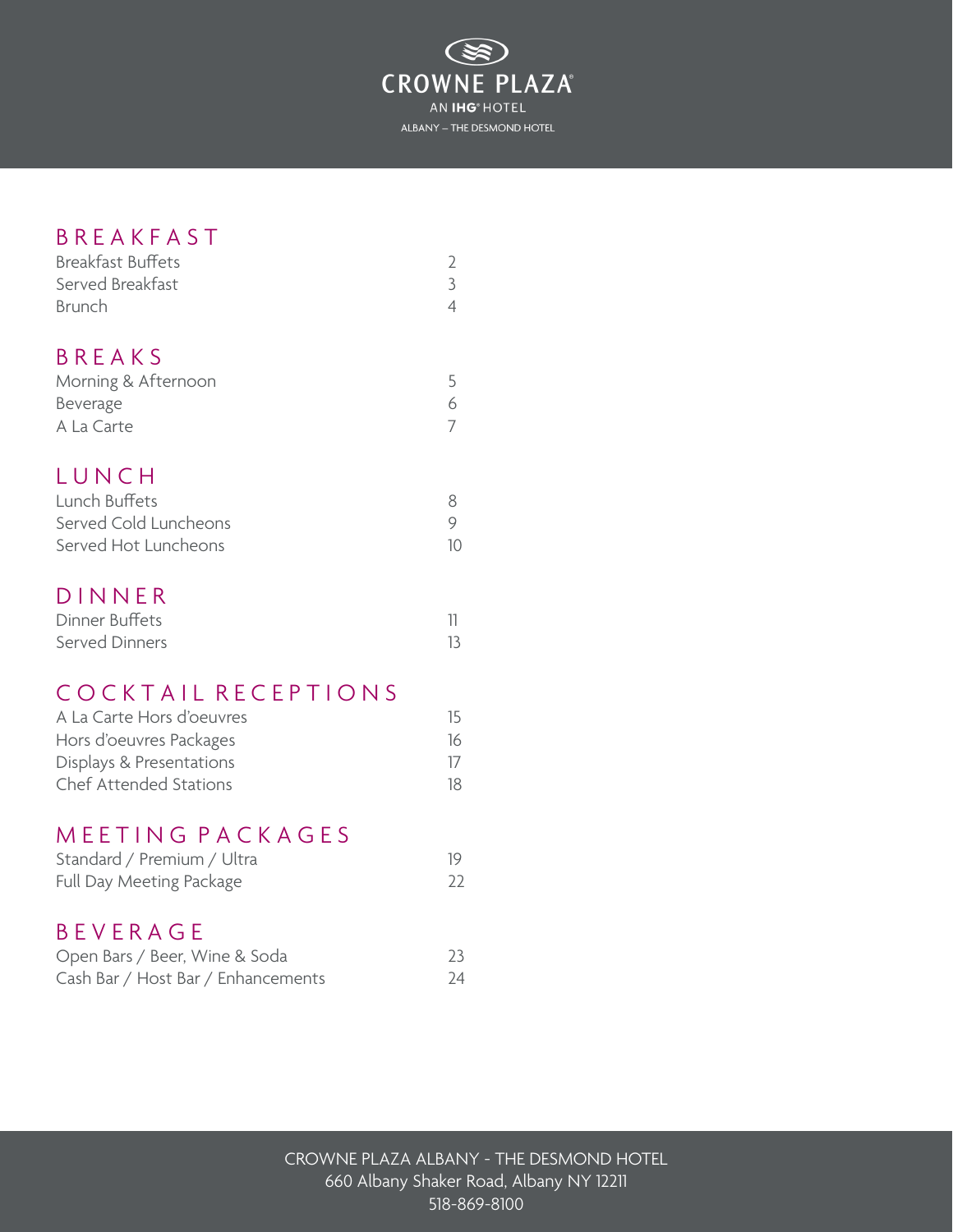## THE BREAKFAST BUFFET - \$25

Diced seasonal fruit Steel cut oatmeal with raisins and brown sugar Scrambled eggs with chives Hardwood smoked bacon O'Brien breakfast potatoes Chef's daily breakfast pastries\* Variety of bagels with butter, cream cheese and jams Assorted juices Freshly brewed coffee, decaf and tea

## THE STATESMAN - \$28

Diced seasonal fruit Steel cut oatmeal with raisins and brown sugar Scrambled eggs with chives Hardwood smoked bacon O'Brien breakfast potatoes Cinnamon French toast, warm maple syrup Assorted Greek yogurts Chef's daily breakfast pastries\* Variety of bagels with butter, cream cheese and jams Assorted juices Freshly brewed coffee, decaf and tea

\*Chef's daily selection of breakfast pastries will feature items such as freshly baked fruit breads, cheese and fruit Danish, petite coffee cakes, rugelach and sticky buns

# BUFFET ENHANCEMENTS

Priced per person. Minimum of 25 attendees required.

## OMELET STATION - \$10

Chef Attended Omelets made to order, with your choice of mushrooms, ham, cheese, diced onions, peppers, and other accompaniments Chef's Fee of \$150 applies

> ADD TURKEY BACON OR TURKEY SAUSAGE - \$2.50

## SMOKED SALMON PRESENTATION

Accompanied by bagels, cream cheese, sliced tomato, red onion, chopped hard-boiled egg, capers \$9 with buffet \$12 à la carte

# HARD-BOILED EGGS - \$18/dozen

One dozen, chilled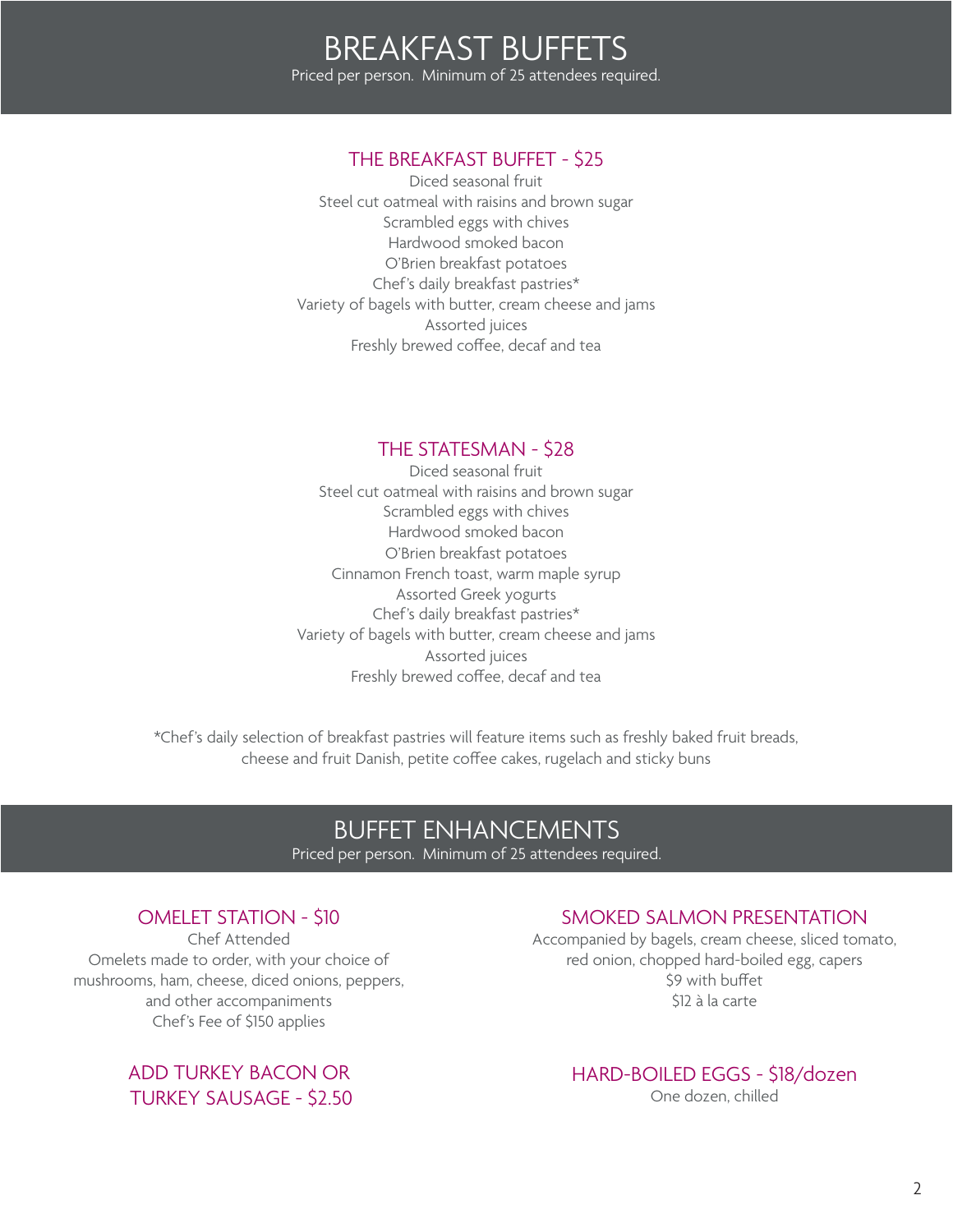### THE TRADITIONAL - \$21

Scrambled eggs with chives Hardwood smoked bacon O'Brien breakfast potatoes Chef's daily breakfast pastries\* Orange juice Freshly brewed coffee, decaf and tea

## THE WILLIAMSBURG - \$22

Scrambled eggs with chives Cinnamon French toast, warm maple syrup Hardwood smoked bacon O'Brien breakfast potatoes Chef's daily breakfast pastries\* Orange juice Freshly brewed coffee, decaf and tea

## MARYLAND EGGS BENEDICT - \$27

Maryland style crab cakes topped with scrambled eggs and Hollandaise O'Brien breakfast potatoes Hardwood smoked bacon Freshly brewed coffee, decaf and tea

\*Chef's daily selection of breakfast pastries will feature items such as freshly baked fruit breads, cheese and fruit Danish, petite coffee cakes, rugelach and sticky buns

## SERVED BREAKFAST ENHANCEMENTS Priced per person.

ADD TURKEY BACON OR TURKEY SAUSAGE - \$2.50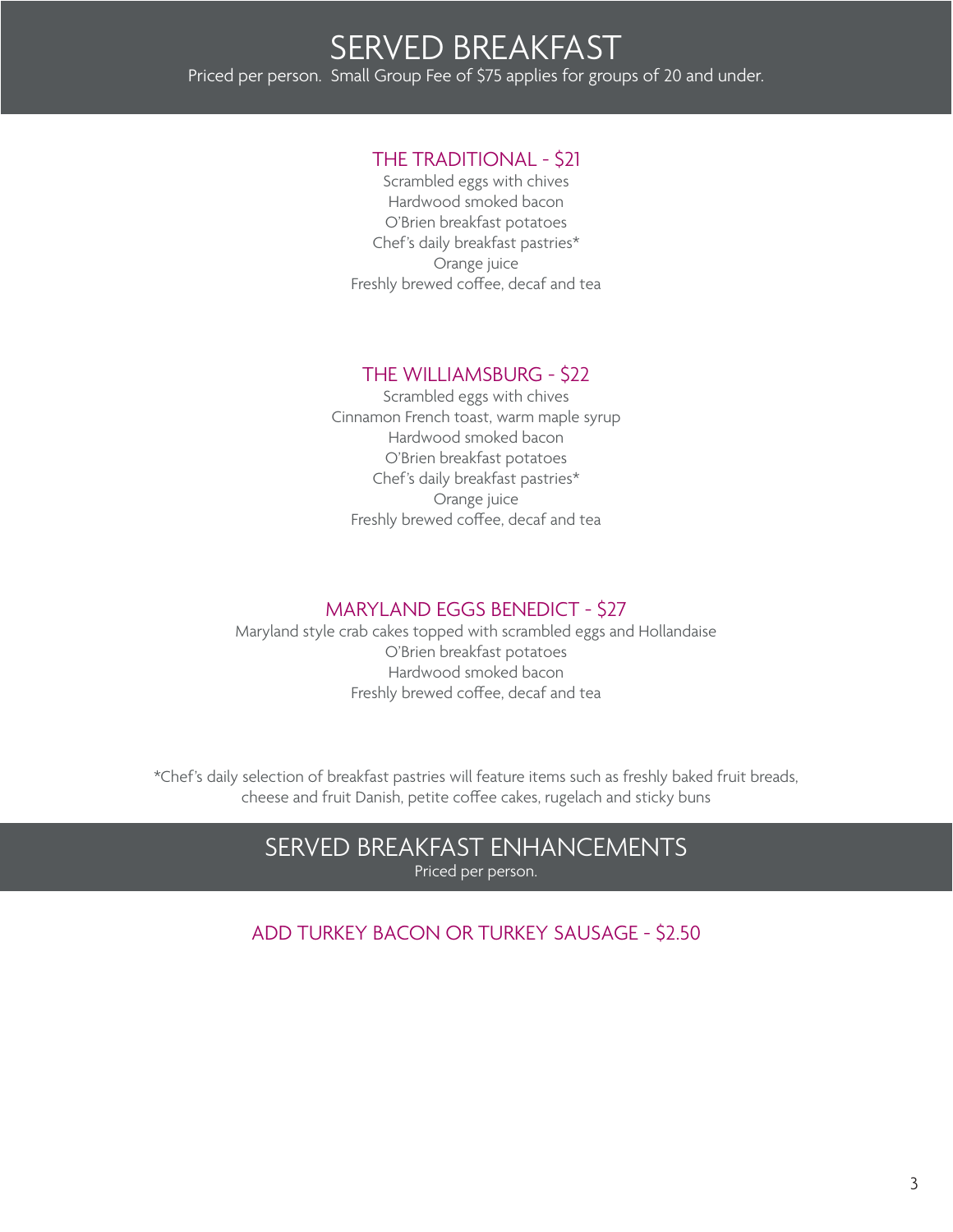## BRUNCH BUFFET - \$37

#### BREAKFAST STATION

Scrambled eggs with chives Hardwood smoked bacon O'Brien breakfast potatoes Sliced seasonal fruit Chef's daily breakfast pastries\* Assorted bagels with cream cheese, fruit preserves, honey and butter

### SALAD STATION

Chilled Gulf shrimp, cheese-filled tortellini, remoulade dressing Tossed quinoa salad, roasted vegetables, balsamic vinaigrette

## ENTRÉES & SIDES

Chicken Marsala - boneless chicken breast sautéed with wild mushrooms, marsala demi-glace Herbed Salmon - broiled, dill Hollandaise sauce Au gratin potatoes Chef's choice of seasonal vegetable

> DESSERT Assortment of mini Viennese pastries

## BEVERAGES

Assorted juices Freshly brewed coffee, decaf and tea

\*Chef's daily selection of breakfast pastries will feature items such as freshly baked fruit breads, cheese and fruit Danish, petite coffee cakes, rugelach and sticky buns

# BRUNCH ENHANCEMENTS

Priced per person.

## MIMOSA STATION - \$13

Minimum of 25 attendees required. Orange juice Champagne Fresh fruit garnishes

## ADD TURKEY BACON OR TURKEY SAUSAGE - \$2.50

## OMELET STATION - \$10

Chef Attended Omelets made to order, with your choice of mushrooms, ham, cheese, diced onions, peppers, and other accompaniments Chef's Fee of \$150 applies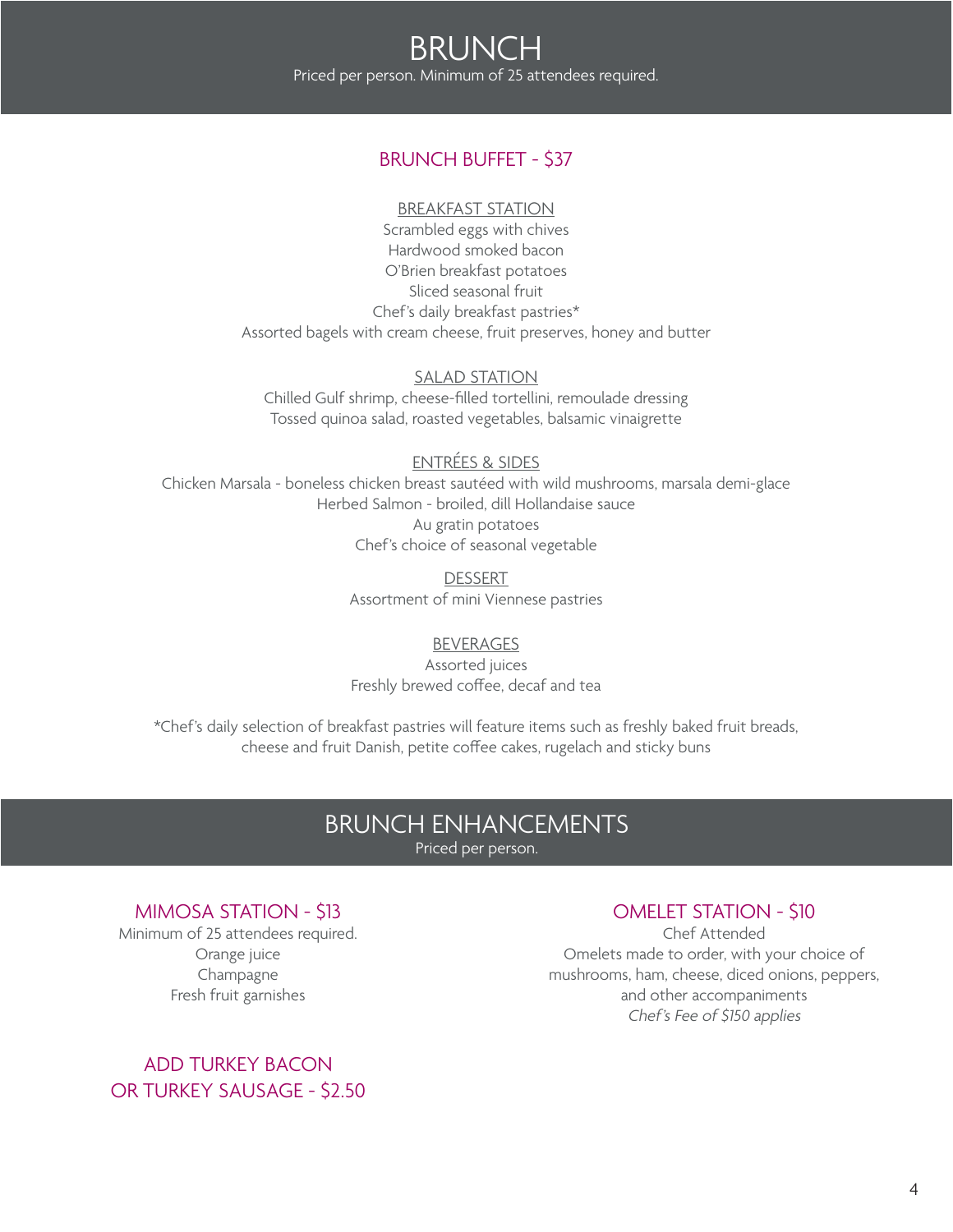# BREAKS - MORNING & AFTERNOON

Priced per person. All breaks are based on 1 and 1/2 hours of service.

### MORNING BREAK - \$15

Freshly baked fruit breads - Petite coffee cakes - Freshly brewed coffee, decaf and tea

## THE CONTINENTAL - \$19

Chef's daily breakfast pastries\* Orange juice - Cranberry juice - Freshly brewed coffee, decaf and tea Choice of (2) of the following: Assorted Greek yogurts - Diced seasonal fruit - Breakfast bars - Seasonal whole fruit

## HEARTY CONTINENTAL - \$23

Minimum of 10, maximum of 25 attendees required. Chef's daily breakfast pastries\* - Hardwood smoked bacon - Scrambled eggs with chives Orange juice - Cranberry juice - Freshly brewed coffee, decaf and tea Add turkey bacon or turkey sausage for an additional \$2.50

## THE NATURAL - \$17

Assorted Greek yogurts - Assorted granola bars - Seasonal whole fruit Infused water station, flavors vary - Freshly brewed coffee, decaf and tea

\*Chef's daily selection of breakfast pastries will feature items such as freshly baked fruit breads, cheese and fruit Danish, petite coffee cakes, rugelach and sticky buns

#### THE INTERMISSION - \$18

Bottled water - Assorted sodas - Freshly brewed coffee, decaf and tea Choice of (1) of the following: Premium cheese display with fruit - Brownies and cookies Trio of hummus with pita chips - Individually bagged peanuts and popcorn Apple cider, apple cider doughnuts and whole apples (seasonal option)

### ADIRONDACK TRAIL - \$12

Individually bagged trail mix - Assorted flavored seltzers

#### SWEET STREET - \$18

Brownies and cookies - Assorted miniature candy bars Assorted sodas - Freshly brewed coffee, decaf and tea

#### MAKE YOUR OWN YOGURT PARFAIT BAR - \$17

Flavored Greek yogurts, fresh berries, granola Bottled water - Freshly brewed coffee, decaf and tea

#### BALL PARK - \$18

Mini hot dogs - Freshly popped popcorn - Individually bagged Cracker Jack Assorted sodas - Freshly brewed coffee, decaf and tea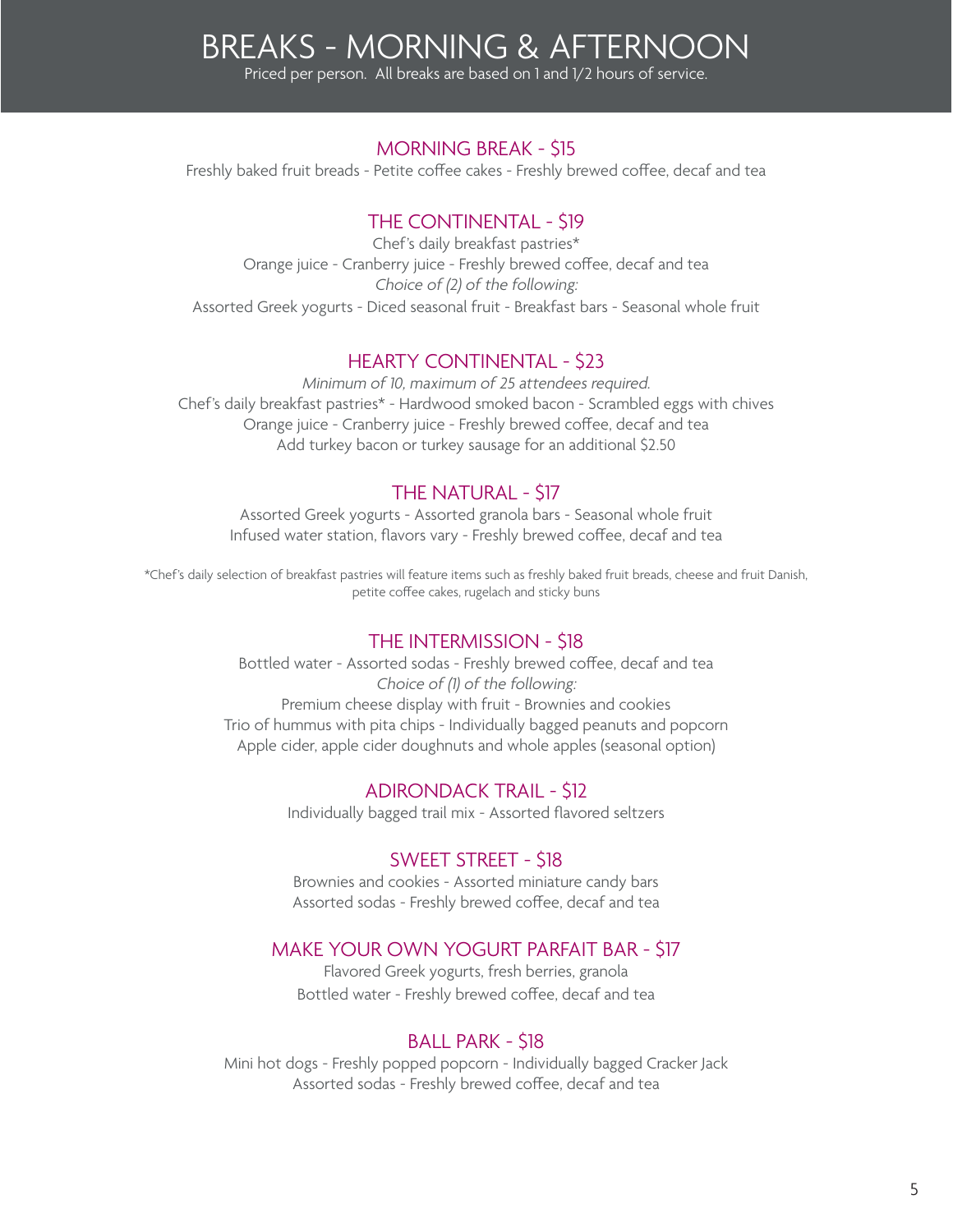## CHOCOLATE MOUSSE BAR - \$13

Assorted flavors: traditional, peanut butter

Assorted toppings: whipped cream, salted whipped cream, mini M&Ms, crushed Oreos, crushed peppermints, mini marshmallows, Heath bar crunch, caramel sauce, fudge sauce

# À LA CARTE BEVERAGE PACKAGES

Freshly brewed coffee, decaf and tea package - \$7.50

Freshly brewed coffee, decaf, tea, bottled water and soda package - \$11

Bottled water & soda package - \$5

Infused water station, flavors vary - \$2

## ON CONSUMPTION BEVERAGES

Assorted sodas, bottled waters, seltzers, V8 juice \$4 each

> Bottled sports drinks \$5 each

## AM/PM BEVERAGE PACKAGE - \$19

Based on (1) 2 hour service in the morning and (1) 2 hour service in the afternoon. Freshly brewed coffee, decaf and tea - Assorted soda - Bottled water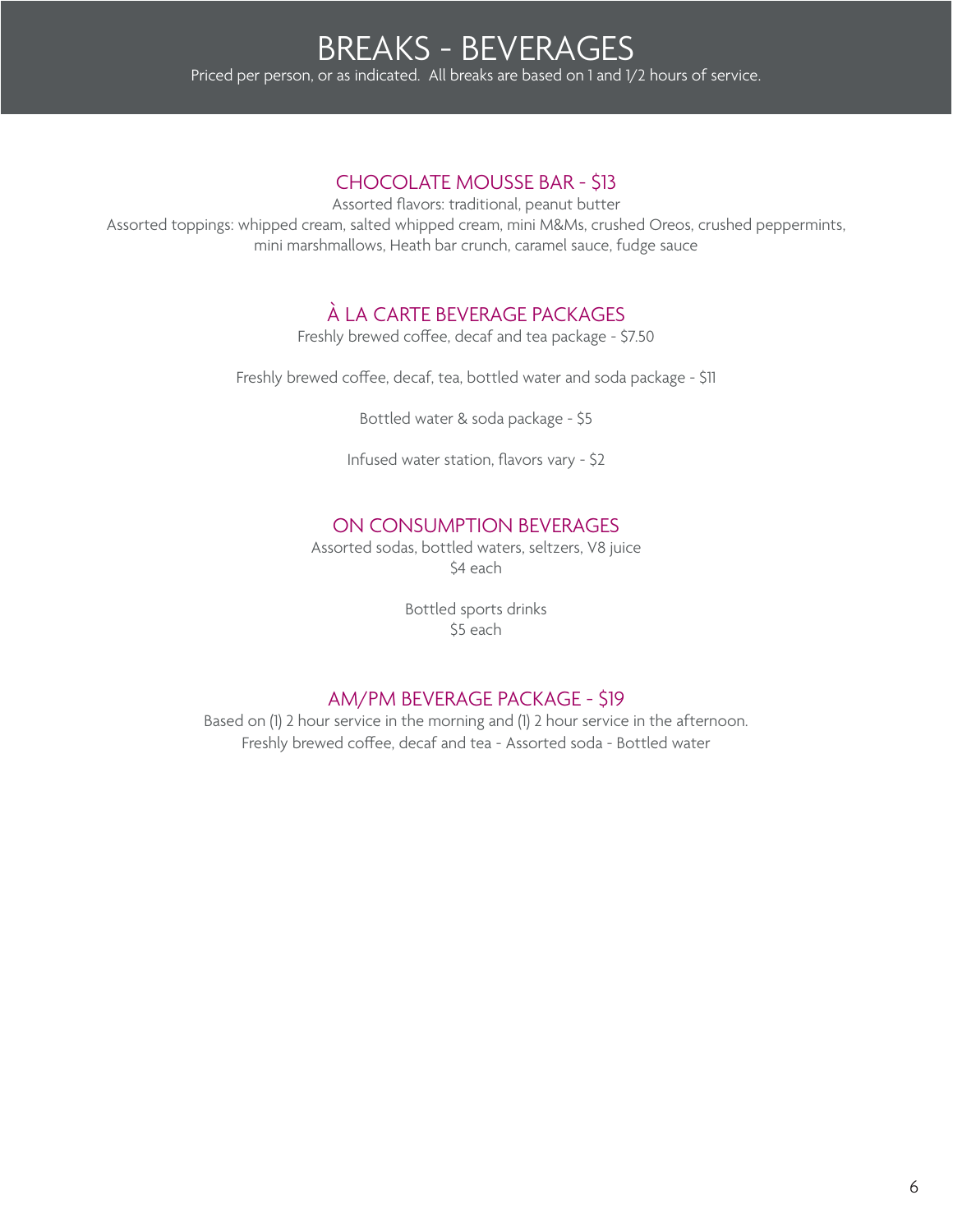# À LA CARTE ITEMS

Steel cut oatmeal with raisins, brown sugar and milk - \$4

Bagels with cream cheese, fruit preserves, honey and butter - \$42/dozen

Assorted Greek yogurts - \$62/dozen

Whole seasonal fruit - \$30/dozen

Hard-boiled eggs - \$18/dozen

Assorted freshly baked cookies OR brownies - \$34/dozen

## ON CONSUMPTION ITEMS

Individually bagged pretzels, chips, roasted peanuts or honey roasted peanuts - \$3.50 each

Novelty ice cream bars - \$5 each

Premium ice cream bars - \$6 each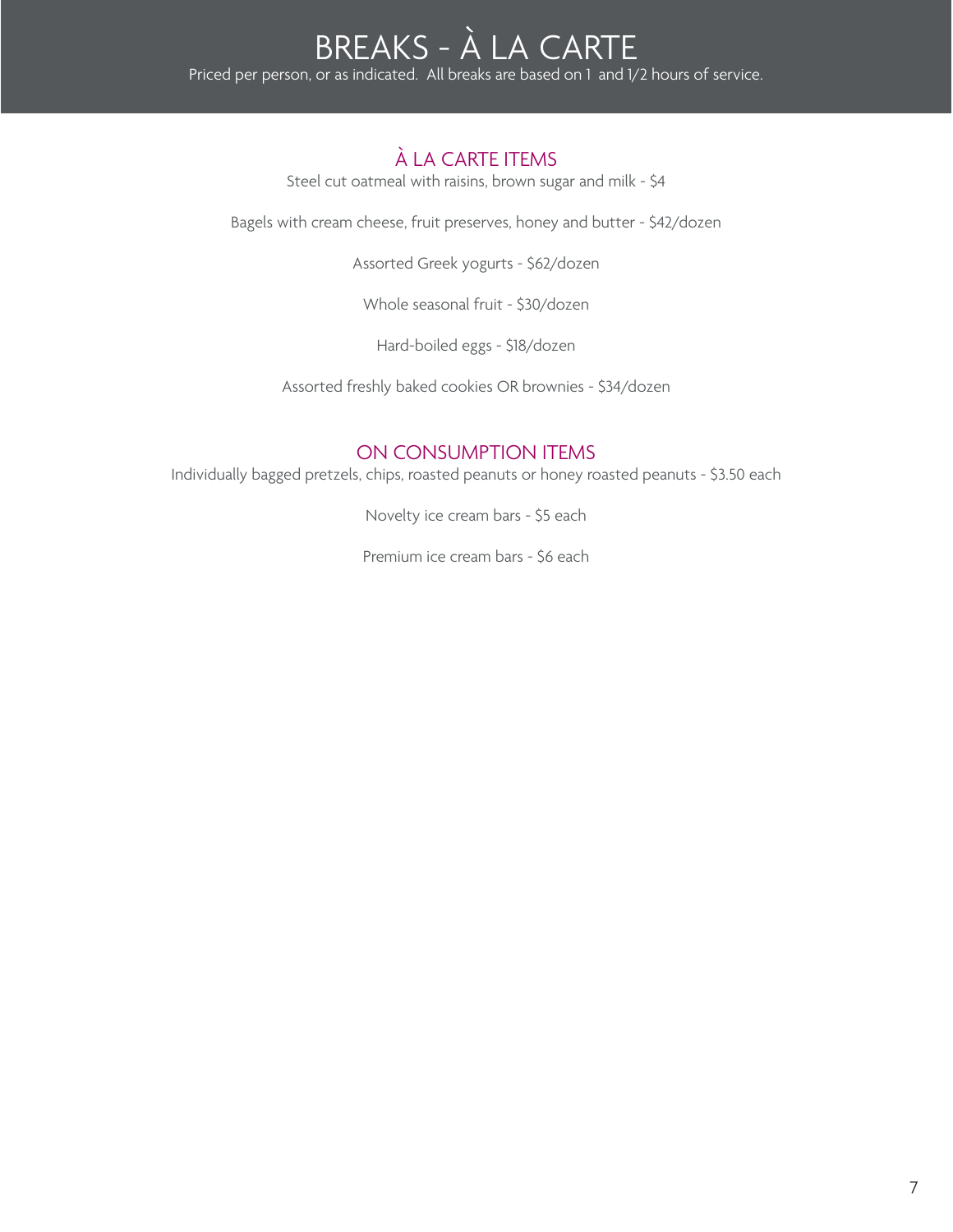# LUNCH BUFFETS Priced per person. Minimum of 25 attendees required.

## SANDWICH BUFFET - \$29

Soup du jour | Assorted sandwiches Pasta salad | Tossed salad | Half sour pickles Kettle potato chips | Cookies & brownies Soda | Freshly brewed coffee, decaf and tea

## A TASTE OF ITALY - \$32

Caesar salad | Vegetarian antipasto

Italian meat stuffed rosemary bread | Toasted garlic bread

Chicken parmesan Cheese tortellini, toasted sweet sausage, marinara Penne, broccoli rabe, roasted tomatoes Classic greens & beans

Desmond bread pudding with English custard Mini viennese | Petite cheesecakes Freshly brewed coffee, decaf and tea

## THE NEW ENGLANDER - \$32

Corn chowder | Desmond salad presentation Smoked turkey wild rice salad, dried cherries, walnuts, raspberry vinaigrette

> Traditional meatloaf | Mashed potatoes Salmon fillet florentine Roasted, spiced butternut squash

Desmond bread pudding with English custard Mini viennese | Petite cheesecakes Freshly brewed coffee, decaf and tea

## A TASTE OF FRANCE - \$36

French onion soup Salad presentation: mesclun greens, crumbled goat cheese, olives, chopped bacon, croutons, watermelon radishes, shredded carrots, golden raisins, French dressing, champagne vinaigrette

> Spinach & leek lattice pastry Chicken coq au vin | Beef tips marsala Scalloped potatoes | Broccoli veronique

Desmond bread pudding with English custard Mini viennese | Petite cheesecakes Freshly brewed coffee, decaf and tea

# BOXED LUNCHES

Priced per person.

## BOXED LUNCH - \$29

Ham & Swiss cheese croissant roll - Turkey croissant roll - Grilled vegetable wrap Served with individual portions of: Coleslaw - Kettle chips - Whole fruit - Cookie Choice of soda or bottled water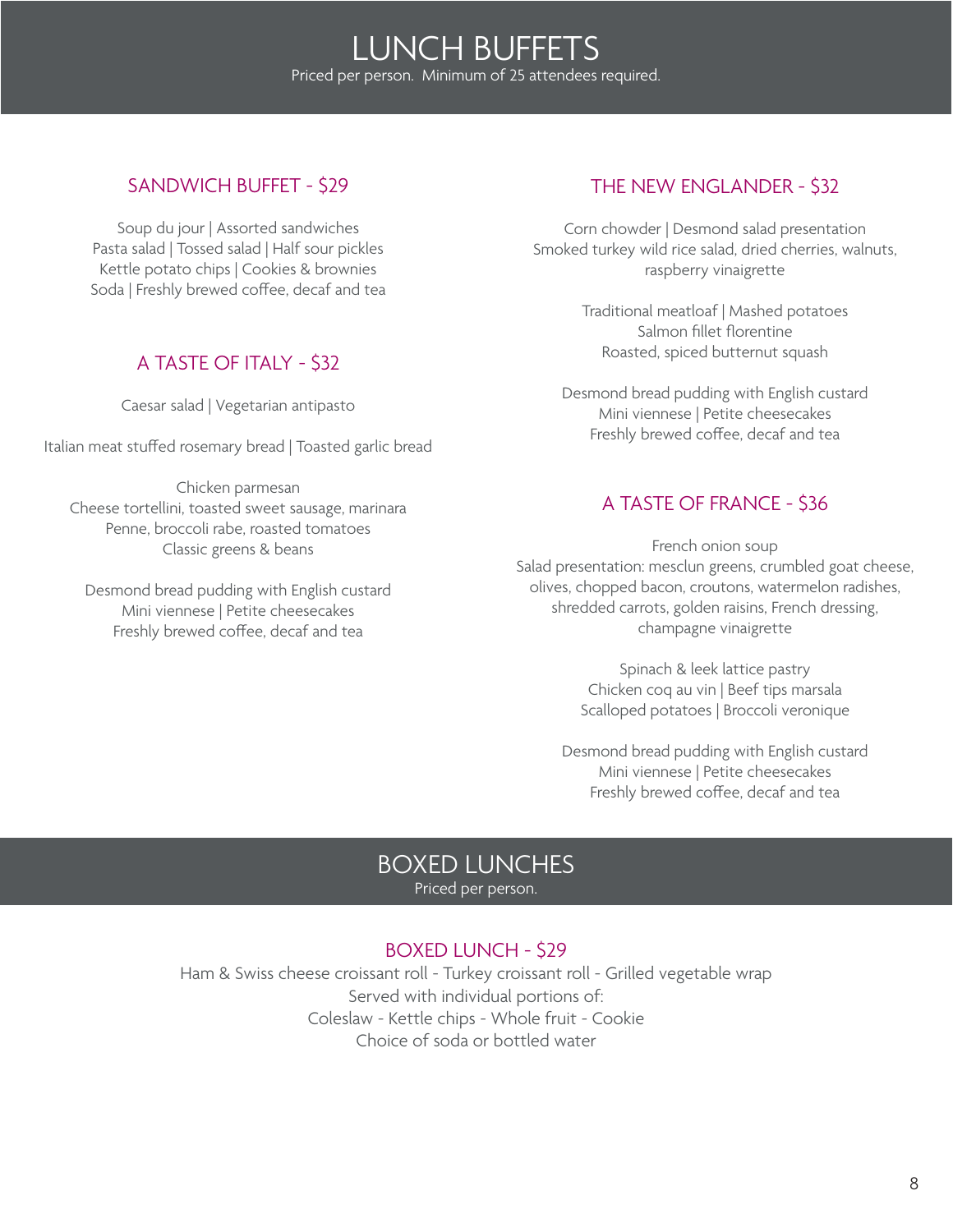SERVED COLD LUNCHEONS Priced per person. Small Group Fee of \$75 applies for groups of 20 and under. Higher price prevails for all if multiple entrees are selected.

All cold luncheons include rolls, freshly brewed coffee, decaf and tea, and your choice of (1) dessert.

#### Caesar Salad - \$27

Crisp romaine, Parmesan cheese, croutons, traditional Caesar dressing, choice of grilled chicken or shrimp

#### Peppered Turkey Wrap - \$25

Thinly sliced peppered turkey breast, provolone cheese, cranberry mayonnaise in an herb tortilla, accompanied by penne pasta salad

#### Apricot Chicken Salad Sandwich - \$25

Chicken salad with dried apricots, celery and pecans, New York cheddar cheese on ciabatta bread, accompanied by pasta salad

#### Grilled Chicken Breast Salad - \$27

Mixed greens, chilled herb oil brushed chicken breast, spinach leek pastry triangle, marinated artichokes, oven roasted tomatoes, fire roasted peppers, balsamic vinaigrette

#### Italian Hero - \$28

Italian sliced deli meats, aged provolone, roasted peppers, mixed greens, zesty vinaigrette, grilled focaccia

#### DESSERTS - Choice of one

Traditional Chocolate Layer Cake chocolate cake layered with chocolate mousse

> New York Style Cheesecake raspberry coulis

Salted Caramel Vanilla Crunch Cake caramel cake layered with salted caramel crunch and cream custard

Big Apple Pie cinnamon apple cider filling, granola crumb topping

#### Flourless Chocolate Torte (GF)

rich chocolate torte, raspberry coulis

Lemon Cake

layered with lemon mousse and Meyer lemon curd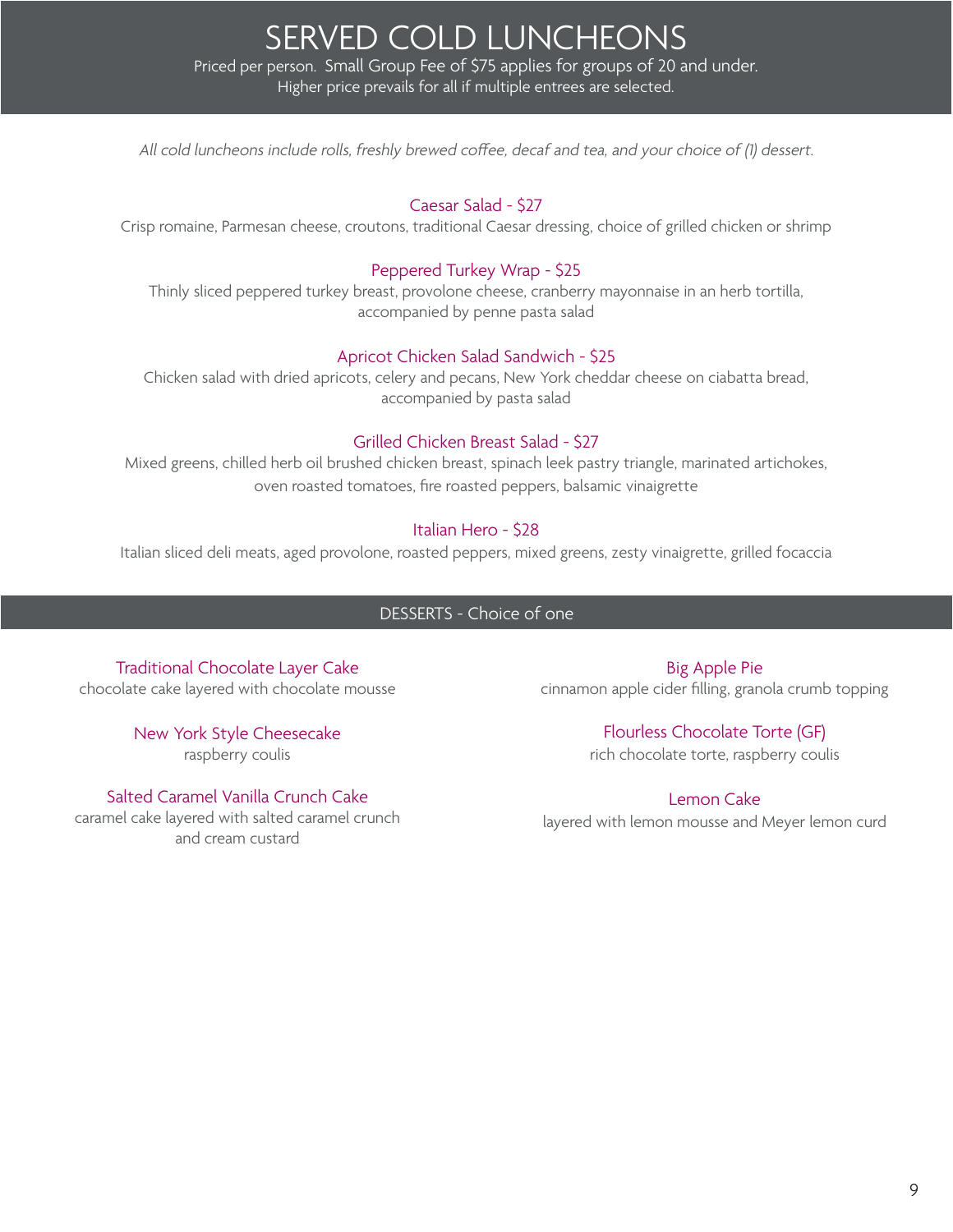SERVED HOT LUNCHEONS

Priced per person. Small Group Fee of \$75 applies for groups of 20 and under. Higher price prevails for all if multiple entrees are selected.

All hot luncheons include choice of (1) appetizer, Chef's daily vegetable, rolls, freshly brewed coffee, decaf and tea, and your choice of (1) dessert.

#### APPETIZERS - Choice of one

#### Soup du jour

Tossed Garden Salad - Mixed greens, tomatoes, croutons, honey mustard vinaigrette Caesar Salad - Crisp romaine, Parmesan cheese, croutons, traditional Caesar dressing

### ENTRÉES

#### Penne Mediterranean - \$31

Penne pasta, seasonal garden vegetables, Kalamata olives, artichokes, roasted red peppers, herbed garlic olive oil

#### Roasted Vegetable Tortellini Primavera - \$31

Cheese tortellini, zucchini, summer squash, root vegetables, asparagus, garlic cream sauce

#### Chicken Teriyaki - \$31

Boneless grilled chicken breast, teriyaki marinade, saffron rice

#### Spanakopita Chicken - \$31

Baked with spinach and feta, kataifi garnish, Mornay sauce, roasted red potatoes

#### Maple Dijon Salmon - \$31

Oven roasted Atlantic salmon fillet brushed with maple syrup and Dijon mustard, caviar rice

#### Hoisin Glazed Salmon - \$31

Served over Asian vegetable stir fry, lemongrass scented rice

#### Angus Sirloin Meatloaf - \$31

Perfectly baked and sliced, served with homestyle mashed potatoes, rosemary demi glace

#### DESSERTS - Choice of one

Traditional Chocolate Layer Cake chocolate cake layered with chocolate mousse

> New York Style Cheesecake raspberry coulis

Salted Caramel Vanilla Crunch Cake

caramel cake layered with salted caramel crunch and cream custard

Big Apple Pie cinnamon apple cider filling, granola crumb topping

> Flourless Chocolate Torte (GF) rich chocolate torte, raspberry coulis

Lemon Cake layered with lemon mousse and Meyer lemon curd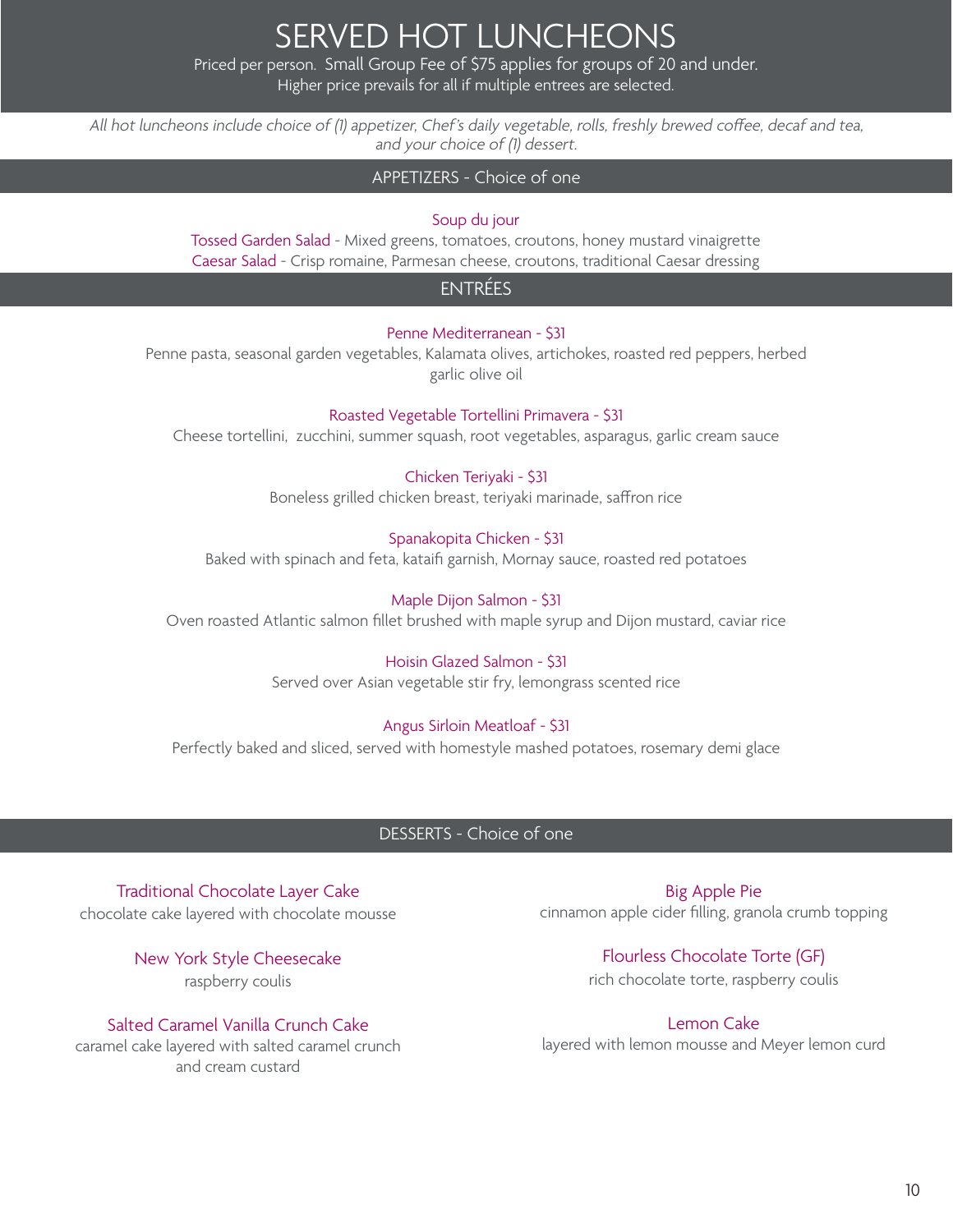## COUNTRY PICNIC - \$47

SALADS

Seasonal melon wedges and berries Garden salad with assorted dressings Old-fashioned potato salad Coleslaw

> ENTRÉES Barbecued Chicken Breast

Bourbon-smoked Baby Back Ribs

**SIDES** Bacon macaroni & cheese Homestyle mashed potatoes Cornbread Buttermilk biscuits

**DESSERTS** Desmond bread pudding with English custard Chef's selection of desserts

Freshly brewed coffee, decaf and tea

## THE SHAKER - \$51

#### SOUP & SALADS

Soup du jour Sliced seasonal fruit Garden salad with assorted dressings Caesar salad

#### FRESHLY BAKED ROLLS & BUTTER

ENTRÉES Dijon Chicken brown velouté

Parmesan Crusted Salmon red pepper beurre blanc

Sliced Sirloin au Poivre

Penne pasta with roasted vegetables, pesto infused olive oil

SIDES Au gratin potatoes Chef's choice of seasonal vegetable

**DESSERTS** Desmond bread pudding with English custard Chef's selection of desserts

Freshly brewed coffee, decaf and tea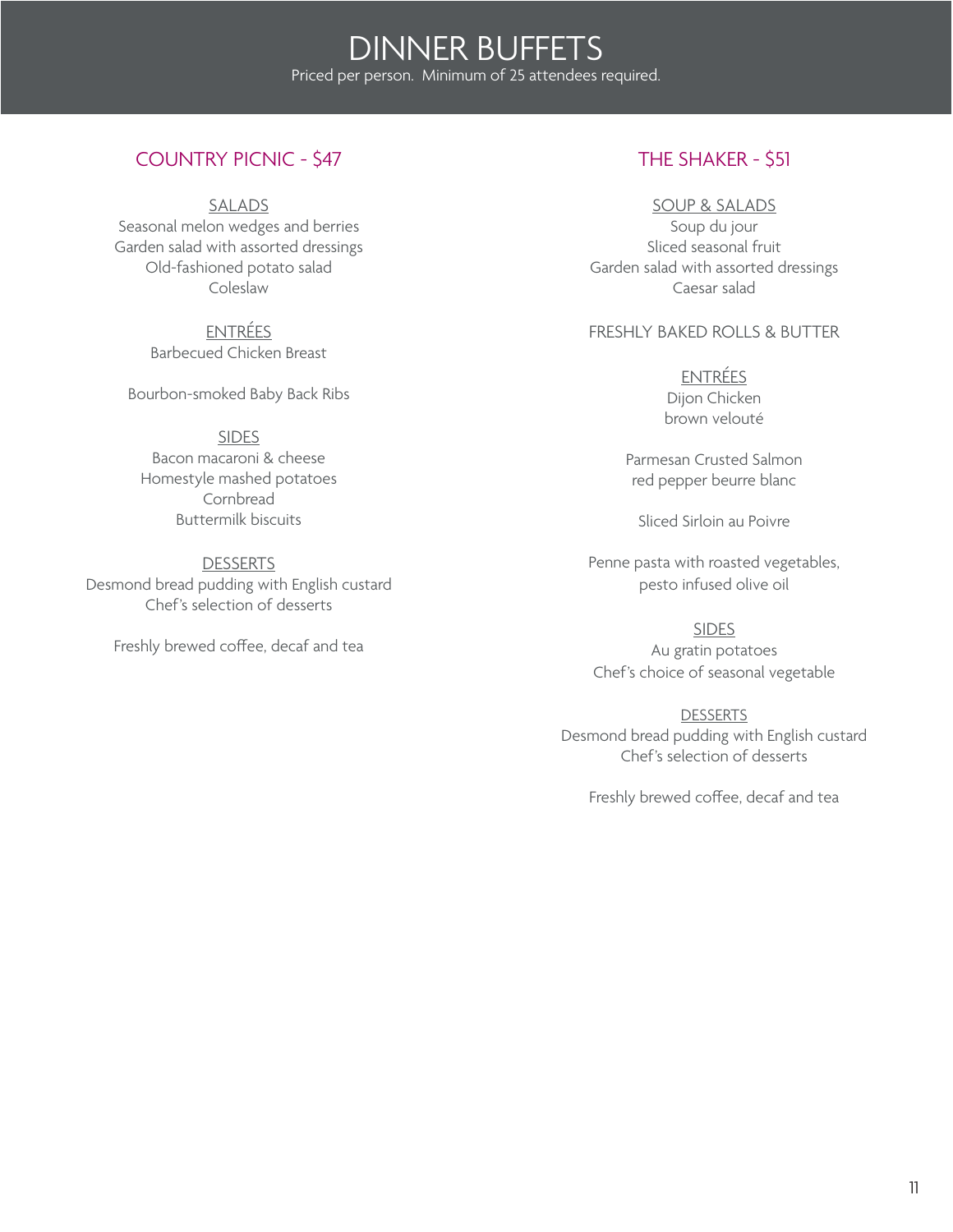## THE TEN BROECK - \$63

For groups of 50 and under, a Chef's Fee of \$150 applies.

## SALADS

Caesar Salad Crisp romaine, Parmesan cheese, croutons, traditional Caesar dressing

Desmond Signature Salad Mixed greens, cherry tomatoes, mandarin oranges, sliced almonds, dried cranberries, cheddar cheese, creamy garlic dressing

Roasted peppers layered with sliced mozzarella, balsamic glaze drizzle

FRESHLY BAKED ROLLS & BUTTER

#### SEAFOOD PRESENTATION

Iced Gulf shrimp with lemon wedges and cocktail sauce (3 pieces per person) Clams Casino (1 piece per person) Oysters Oreganata (1 piece per person)

## ENTRÉES

Chicken Piccata Sautéed dredged chicken breast, lemon beurre blanc, capers

Seafood Mediterranean Gulf shrimp, Georges Bank scallops, Alaskan crab, kalamata olives, artichokes, baby leaf spinach, cheese-filled ravioli, sweet basil olive oil

> SIDES Au gratin potatoes Chef's choice of seasonal vegetable

CARVERY STATION Chef Attended Roasted Whole New York Sirloin of Beef, horseradish sauce Butter-Basted Turkey, cranberry relish

> **DESSERTS** Desmond Bread Pudding with English custard Chef's selection of desserts

Freshly brewed coffee, decaf and tea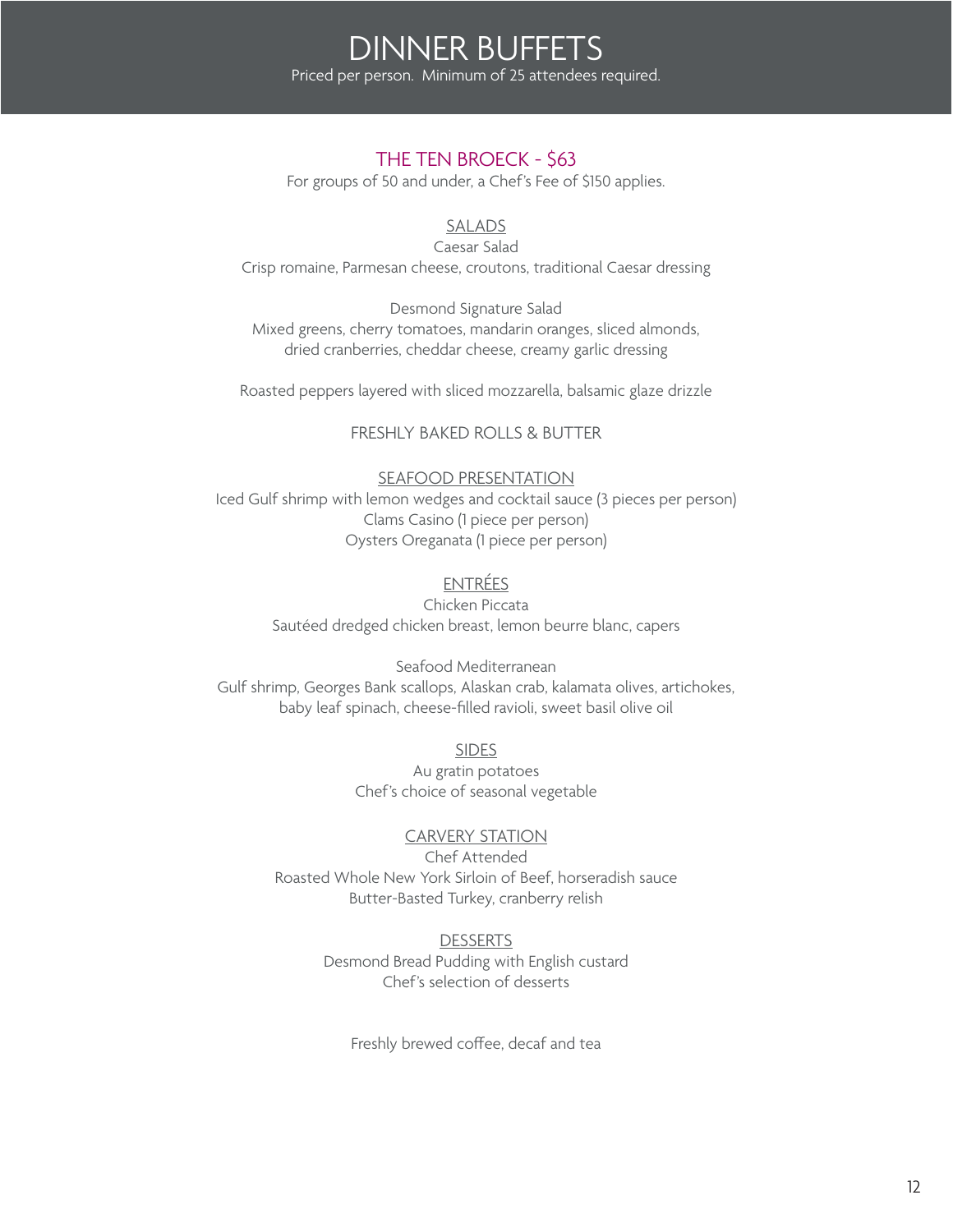SERVED DINNERS Priced per person. Small Group Fee of \$75 applies for groups of 20 and under.

Higher price prevails for all if multiple entrees are selected.

All served dinners include your choice of (1) appetizer, Chef's daily vegetable, rolls, freshly brewed coffee, decaf and tea, and your choice of (1) dessert.

APPETIZERS - Choice of one

Fruit Mélange - Sliced seasonal fruit, berry coulis Soup du jour

Antipasti Salad - Mixed greens, pepperdews, marinated olives, roasted peppers, petite fresh mozzarella,

white balsamic vinaigrette

Desmond Signature Salad - Mixed greens, cherry tomatoes, mandarin oranges, sliced almonds, dried cranberries, cheddar cheese, creamy garlic dressing

Caesar Salad - Crisp romaine, Parmesan cheese, croutons, traditional Caesar dressing

UPGRADED APPETIZERS

Wild Mushroom Ravioli - \$9 Braised fennel cream sauce, Parmesan croustade

New England Clam Chowder - \$10 A rich and creamy Desmond specialty!

Maryland Crab Cakes - \$13 Served over roasted red pepper coulis

Shrimp Cocktail - \$14

Iced Jumbo Gulf shrimp with cocktail sauce (3 pieces per person)

ENTRÉES - Chicken & Seafood

Chicken Française - \$40

Boneless chicken breast dredged in Parmesan egg batter, lemon butter sauce, vegetable rice pilaf

#### Herb-rubbed Country Chicken - \$40

Oven roasted half chicken, farm fresh herbs, sautéed red potatoes and leeks

Chicken Normande - \$40

Boneless chicken breast, herbed apple stuffing, sauce Supreme, oven roasted rosemary new potatoes

Salmon Piccata - \$46 Atlantic salmon fillet, lemon caper beurre blanc, saffron rice

Mediterranean Roasted Halibut - \$46

Herb rubbed and oven roasted, tomato relish, toasted orzo with red pepper and spinach

ENTRÉES - Vegetarian

Vegetable Provence - \$40

Seasonal vegetables sautéed in herbs de Provence, marinated grilled tofu, brown rice

Oven Roasted Vegetable Strudel - \$40

Seasonal herbed vegetables wrapped in phyllo, roasted red pepper coulis, herbed couscous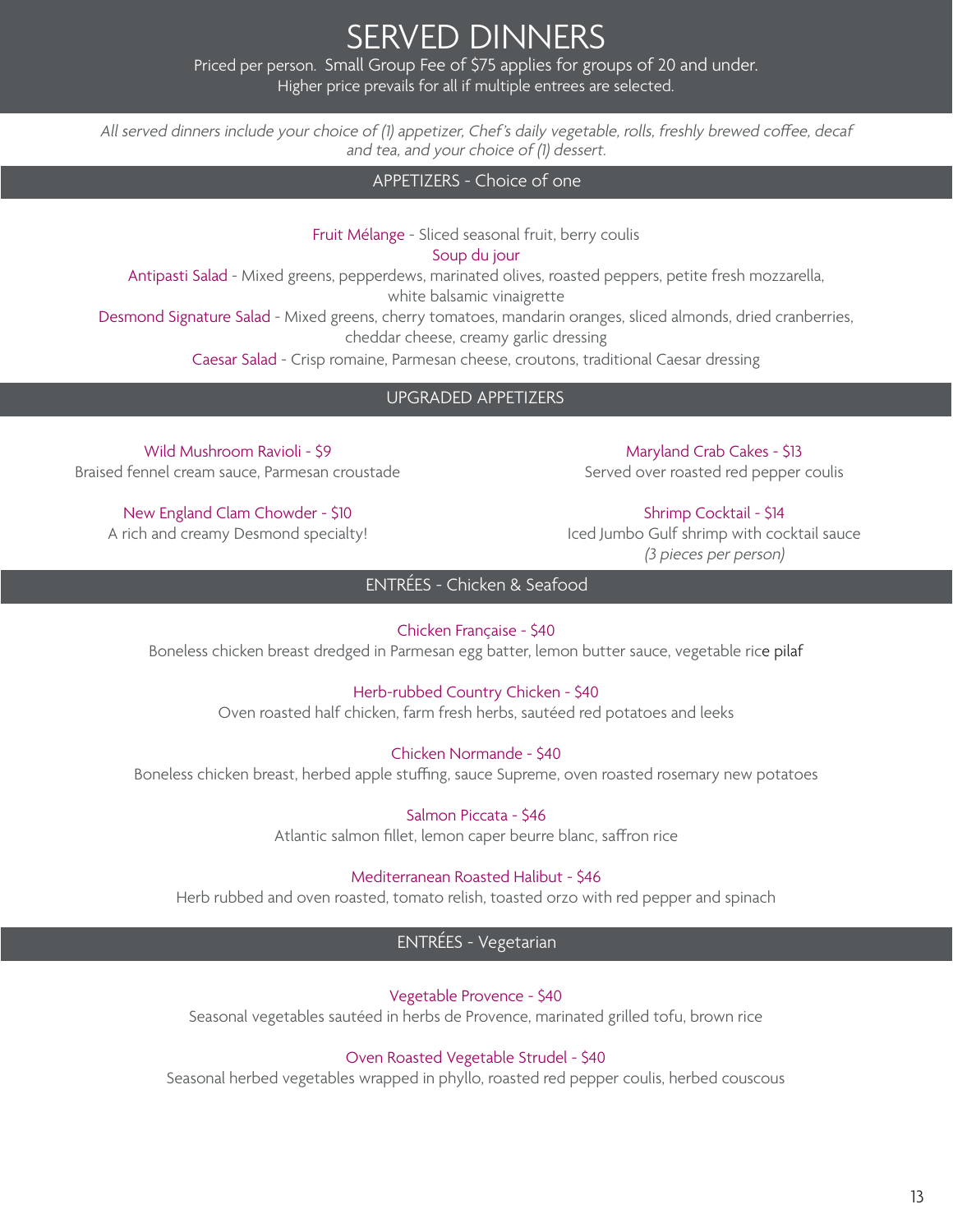# SERVED DINNERS

Priced per person. Small Group Fee of \$75 applies for groups of 20 and under. Higher price prevails for all if multiple entrees are selected.

All served dinners include your choice of (1) appetizer, Chef's daily vegetable, rolls, freshly brewed coffee, decaf and tea, and your choice of (1) dessert.

## ENTRÉES - Beef

## Roasted New York Sirloin of Beef - \$46

Sliced sirloin, demi-glace, potato Provençale

#### Braised Short Rib - \$54

Angus short rib, garlic homestyle mashed potatoes, demi-glace

#### New York Strip Steak - \$58

Center cut, maître d'hotel butter, crispy onion garnish, roasted fingerling potatoes

Filet Mignon - \$58

Center cut, tobacco onions, demi-glace, mushroom duxelle infused mashed potatoes

### DUET PLATE ENTRÉES

Combine two entrées - \$65 All duet plates include homestyle garlic mashed potatoes.

Filet Mignon Center cut, tobacco onions

New York Sirloin Steak Tobacco onions, maître d'hotel butter

> Braised Short Rib Demi-glace

Grilled Herbed Chicken Breast

Baked Stuffed Shrimp Jumbo Gulf shrimp, Maryland style crab dressing

Shrimp Scampi Jumbo Gulf shrimp, garlic lemon butter

Atlantic Salmon Fillet Pesto encrusted, lemon dill beurre blanc

> Block Island Swordfish Blood orange ancho chili butter

### DESSERTS - Choice of one

Traditional Chocolate Layer Cake chocolate cake layered with chocolate mousse

> New York Style Cheesecake raspberry coulis

Salted Caramel Vanilla Crunch Cake caramel cake layered with salted caramel crunch and cream custard

Big Apple Pie cinnamon apple cider filling, granola crumb topping

> Flourless Chocolate Torte (GF) rich chocolate torte, raspberry coulis

Lemon Cake layered with lemon mousse and Meyer lemon curd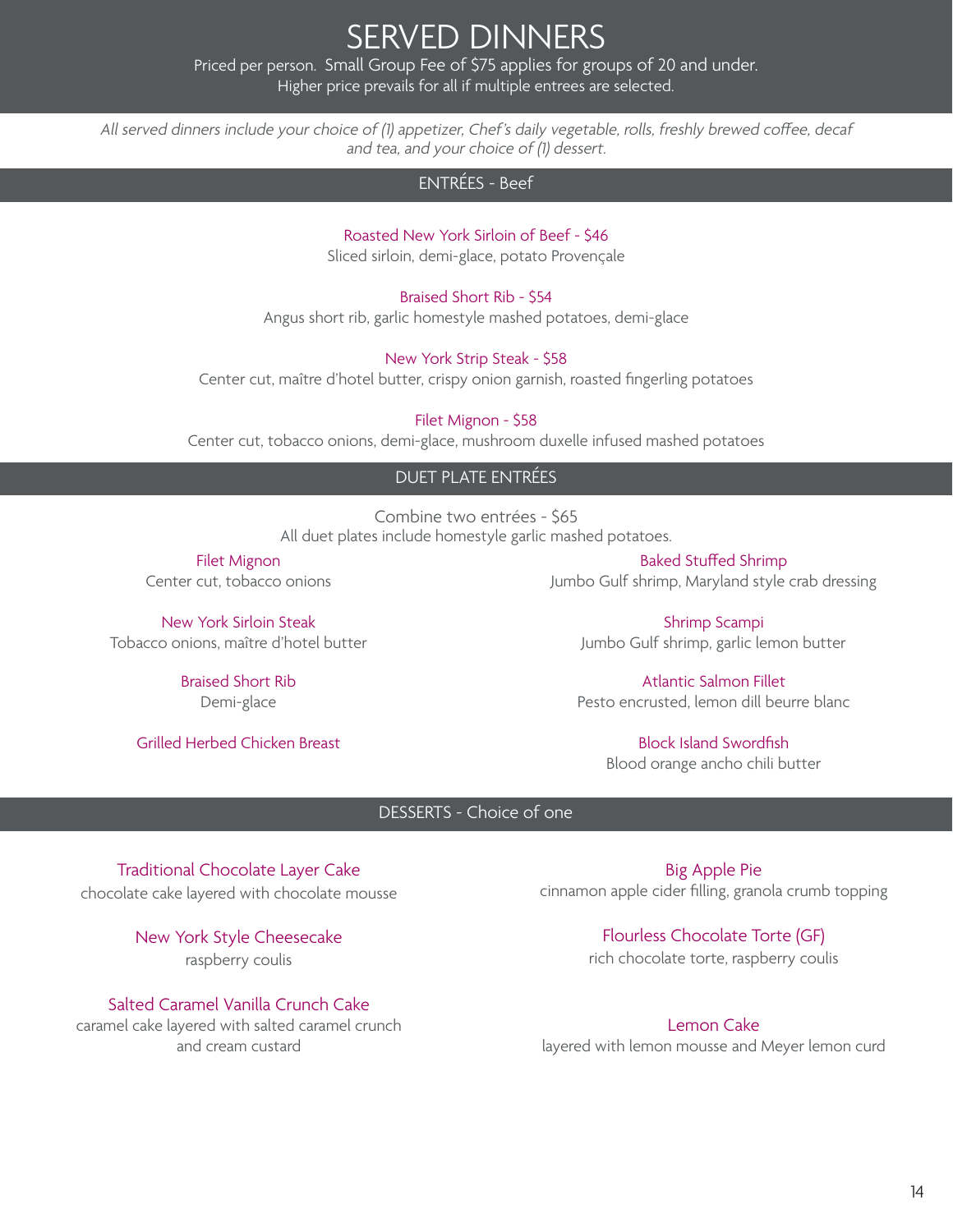# À LA CARTE HORS D'OEUVRES

Priced per piece. All sold in increments of 25.

\$4.50 Arancini Balls

Chicken Pot Pie Tartlets

Cocktail Franks en Croûte

Roasted Vegetable Tarts

Spanakopita

Vegetable Empañadas

\$5.00 Cherry Tomato Stuffed with Sugar-rubbed Bacon & Garlic Aioli

Cucumber Goat Cheese Mousse Bite

Chicken Filets with Sweet & Sour Sauce

Chicken Quesadillas

Crab Rangoons

Teriyaki Chicken Skewer

\$5.50 Bacon-Wrapped Chicken Skewer with Horseradish Sauce

Bacon-Wrapped Scallops

Clams on the Half Shell

Oysters on the Half Shell

Plum Tomato & Ciligene Mozzarella Kabobs

Southwest Steak Tortilla Crisps

\$6.00 Assorted Sushi

Chilled Tenderloin Croûstades

Clams Casino

Jumbo Iced Gulf Shrimp

Oysters Rockefeller

Petite Lamb Chops

Prosciutto Canapés

Smoked Salmon Canapés with Capers & Onions

Truffled Potato Pancakes with Duck Confit

Waffle Fry topped with Maine Lobster Salad

\$6.25 Bloody Mary Shrimp Shooters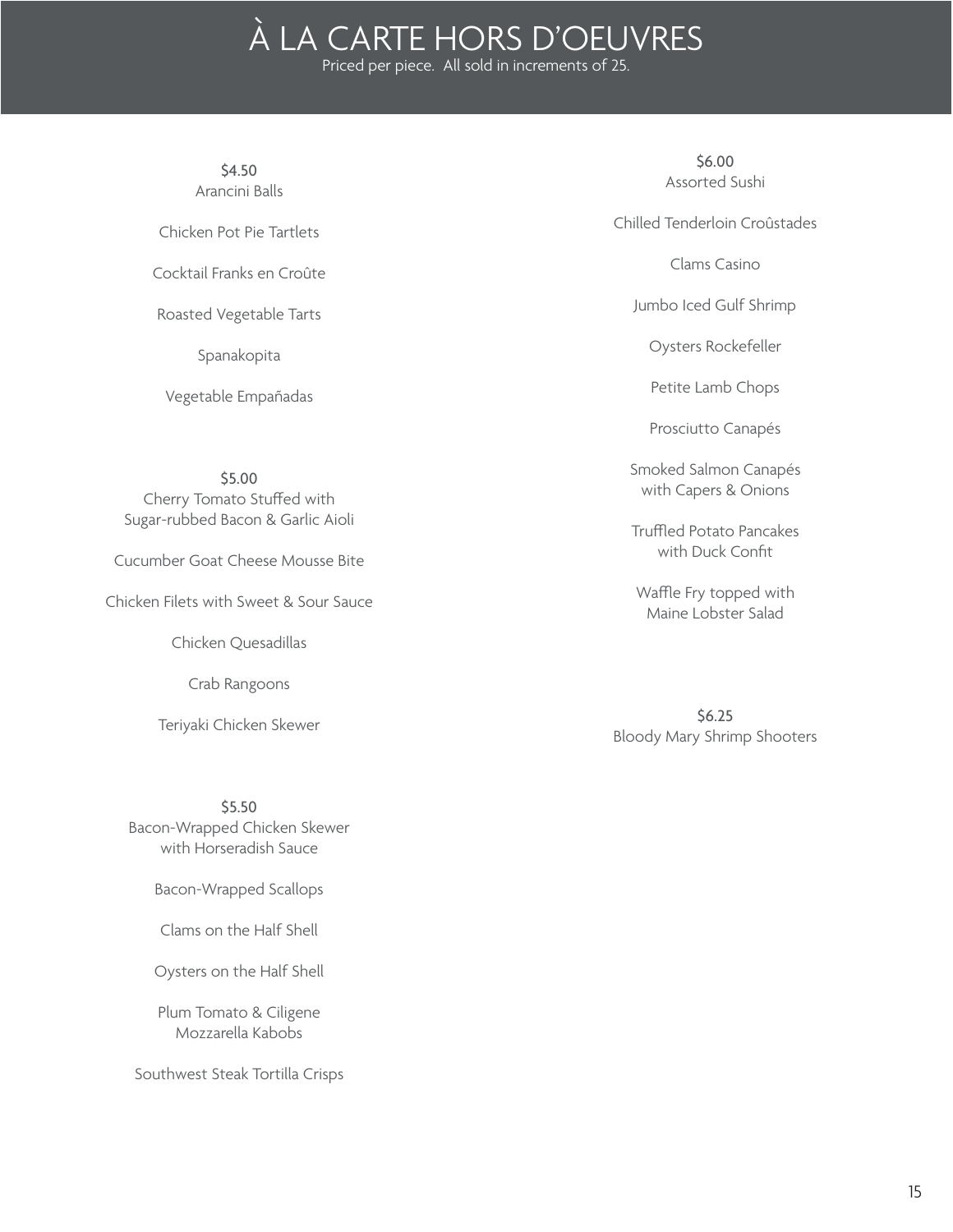## OPTION ONE - \$36

Based on a 1 hour reception time, please ask your Event Manager for details

Crudité Presentation Assortment of raw vegetables including cauliflower, broccoli, cherry tomatoes, celery sticks and carrot sticks with dill dip

> Cheese Display Variety of imported and domestic cheeses, assorted crackers

> > Five butler passed Hors d'oeuvres Bacon-wrapped scallops Cucumber goat cheese mousse bite Chilled tenderloin croûstades Chicken pot pie tartlets Spanakopita

## OPTION TWO - \$44

Based on a 1 hour reception time, please ask your Event Manager for details

Artisan Cheese Display Local and imported hand-crafted cheeses, sliced fruit, sliced baguettes, assorted crackers, honey, fruit preserves

Charcuterie Presentation Variety of local and imported sausages, cured meats, pâtés, mustards, jams, spreads and breads

> Five butler passed Hors d'oeuvres Bloody Mary shrimp shooters Southwest steak tortilla crisps Plum tomato & ciligene mozzarella kabobs Spanakopita Bacon-wrapped scallops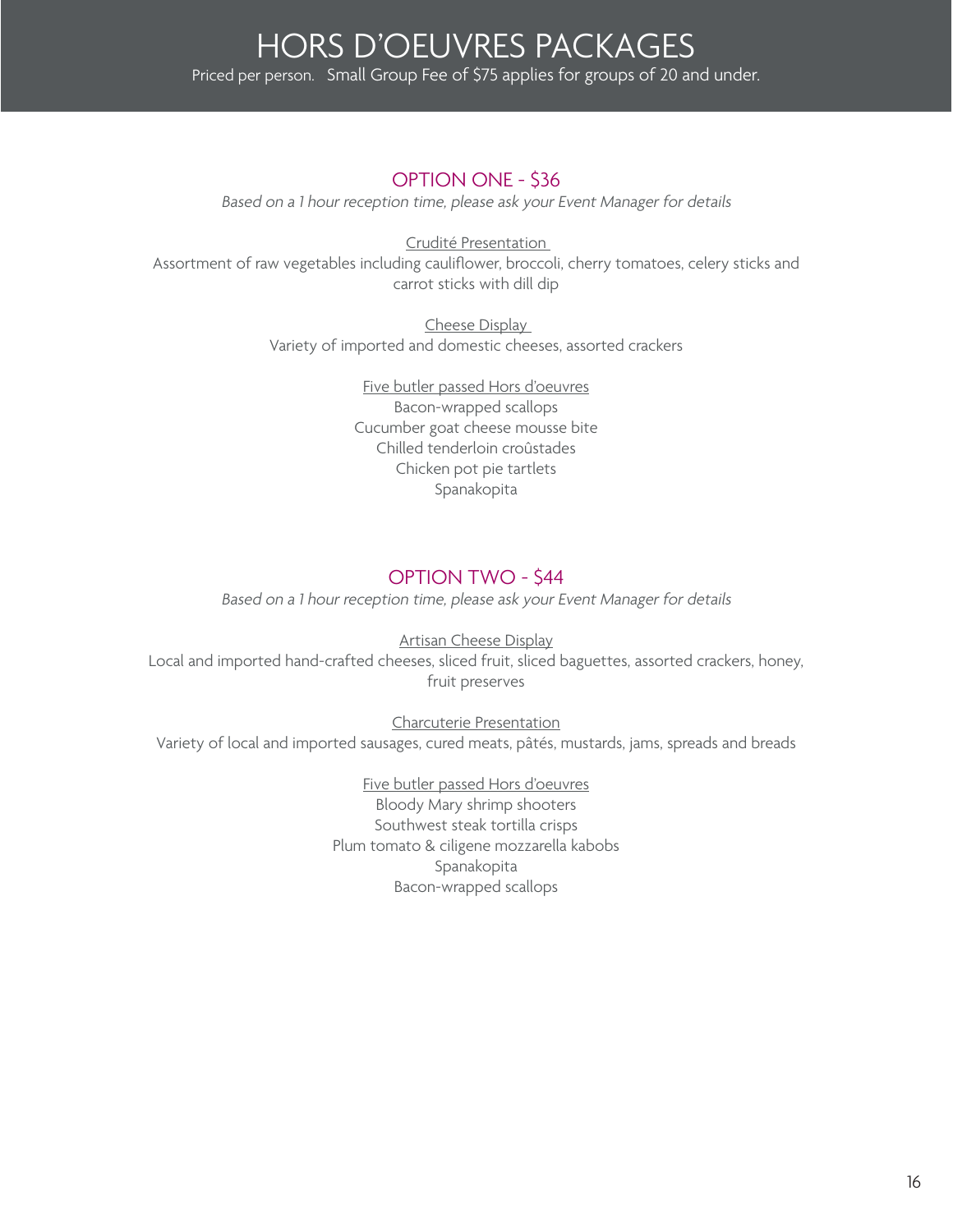# DISPLAYS & PRESENTATIONS Priced per person. Small Group Fee of \$75 applies for groups of 20 and under.

#### CRUDITÉ PRESENTATION

#### \$9 à la carte

Assortment of raw vegetables including cauliflower, broccoli, cherry tomatoes, celery sticks and carrot sticks with dill dip

#### CHEESE DISPLAY

#### \$11 à la carte

Variety of imported and domestic cheeses, assorted crackers

#### VEGETARIAN ANTIPASTI DISPLAY

#### \$13 à la carte

Trio of hummus, pita chips, olive tapenade, roasted peppers, marinated artichoke hearts, mushrooms, assorted olives, chilled grilled seasonal vegetables, sliced provolone

#### MASHED POTATO PRESENTATION

#### \$14 à la carte

Mashed Yukon and sweet potatoes, bacon, sour cream, scallions, broccoli florets, cheddar cheese

#### PASTA PRESENTATION

#### \$14 à la carte

Upgrade to Chef Attended Station - Chef's Fee of \$150 applies Includes choice of (2) pastas, (2) sauces and (2) add-ins:

Pasta

Mini penne - Cheese-filled tortellini - Bow-tie - Gemelli

Sauces

Marinara - Tomato vodka cream - Herbed olive oil - Alfredo - Pesto

Add-Ins

Sweet sausage - Grilled chicken - Pecorino Romano - Baby leaf spinach - Toasted pine nuts Artichoke hearts - Roasted sweet peppers - Broccoli florets - Sweet peas - Sliced mushrooms Herbed seasonal vegetables - Diced Virgina ham - Oven-dried tomatoes - Kalamata olives

#### ANTIPASTI DISPLAY

#### \$15 à la carte

Variety of local and imported sausages, Italian meats, trio of hummus, pita chips, olive tapenade, roasted peppers, marinated artichoke hearts, mushrooms, assorted olives, chilled grilled seasonal vegetables, sliced provolone

#### ARTISAN CHEESE DISPLAY

#### \$17 à la carte

Local and imported hand-crafted cheeses, sliced fruit, sliced baguettes, assorted crackers, honey, fruit preserves

### CHARCUTERIE PRESENTATION

#### \$17 à la carte

Variety of local and imported sausages, cured meats, pâtés, mustards, jams, spreads and breads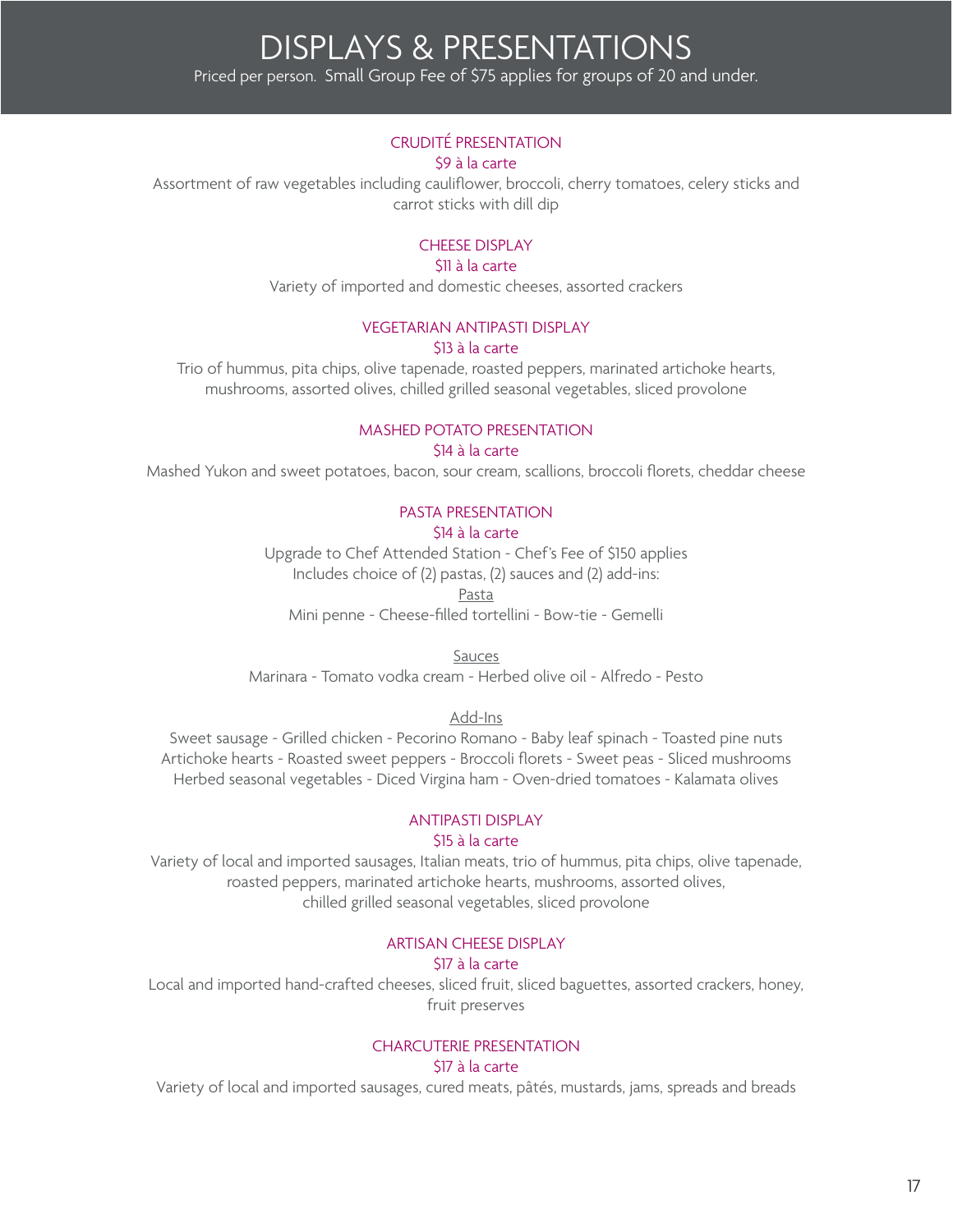## CHEF ATTENDED CARVERY STATION

All choices served with butter twist rolls and appropriate condiments. Each serves approximately 30. Chef's Fee of \$150 applies.

> Butter-Basted Turkey Breast \$295 à la carte

Honey-Glazed Baked Ham \$295 à la carte

Barbecued or Peppered Pork Loin \$295 à la carte

Roasted Whole New York Sirloin of Beef \$400 à la carte

Our Famous Slow-Roasted Prime Rib \$400 à la carte

# DESSERT ENHANCEMENTS

Priced per person. Small Group Fee of \$75 applies for groups of 20 and under.

## ICE CREAM NOVELTY CART - \$8

Assortment of childhood ice cream novelties: Nutty Buddys, ice cream sandwich bars, Chipwich, strawberry shortcake bars, eclair bars, vanilla almond bars, orange sherbet bars, Oreo sandwich bars

## VIENNESE PRESENTATION - \$16

Gourmet European-style miniature pastries Chocolate fondue with seasonal fruit and old-fashioned pound cake for dipping

# CRÈME BRÛLÉE PRESENTATION - \$15

Upgrade to Chef Attended Station - Chef's Fee of \$150 applies Assorted flavors of crème brûlée: traditional, chocolate, espresso, raspberry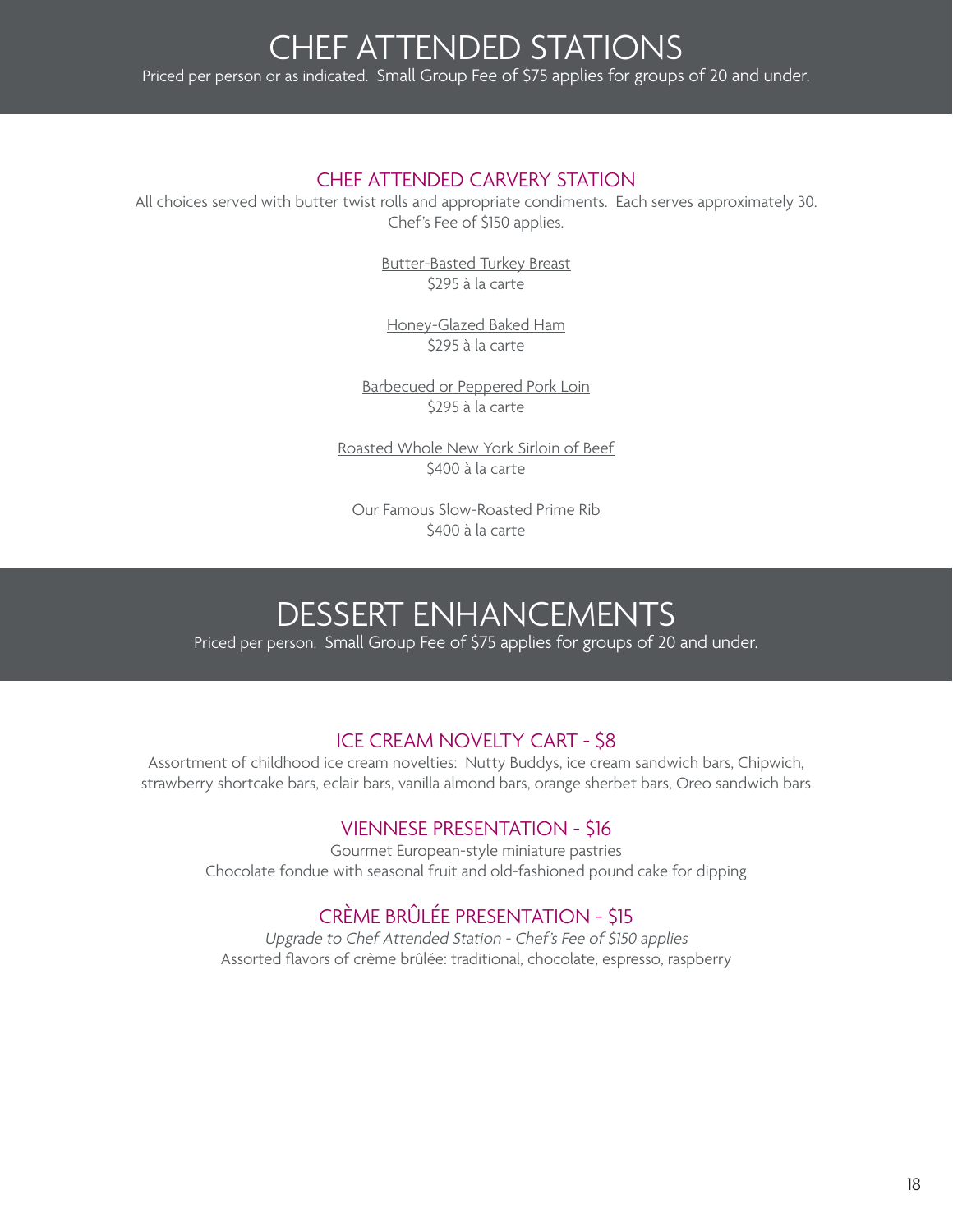# STANDARD MEETING PACKAGE

## THE STANDARD - \$62\*

### CONTINENTAL BREAKFAST

Chef's daily selection of breakfast pastries featuring items such as freshly baked fruit breads, cheese and fruit Danish, petite coffee cakes, rugelach and sticky buns Orange juice - Cranberry juice Freshly brewed coffee, decaf and tea

> MID-MORNING BREAK Freshly brewed coffee, decaf and tea

## SANDWICH BUFFET

Soup du jour | Assorted sandwiches Pasta salad | Tossed salad | Half sour pickles Kettle potato chips | Cookies & brownies Soda | Freshly brewed coffee, decaf and tea

AFTERNOON BREAK

Freshly brewed coffee, decaf and tea Assorted sodas Bottled waters

\*Service charge and sales tax apply. Set Up Fee applies, please ask your Event Planner for more information. Meeting Room Rental and A/V not included.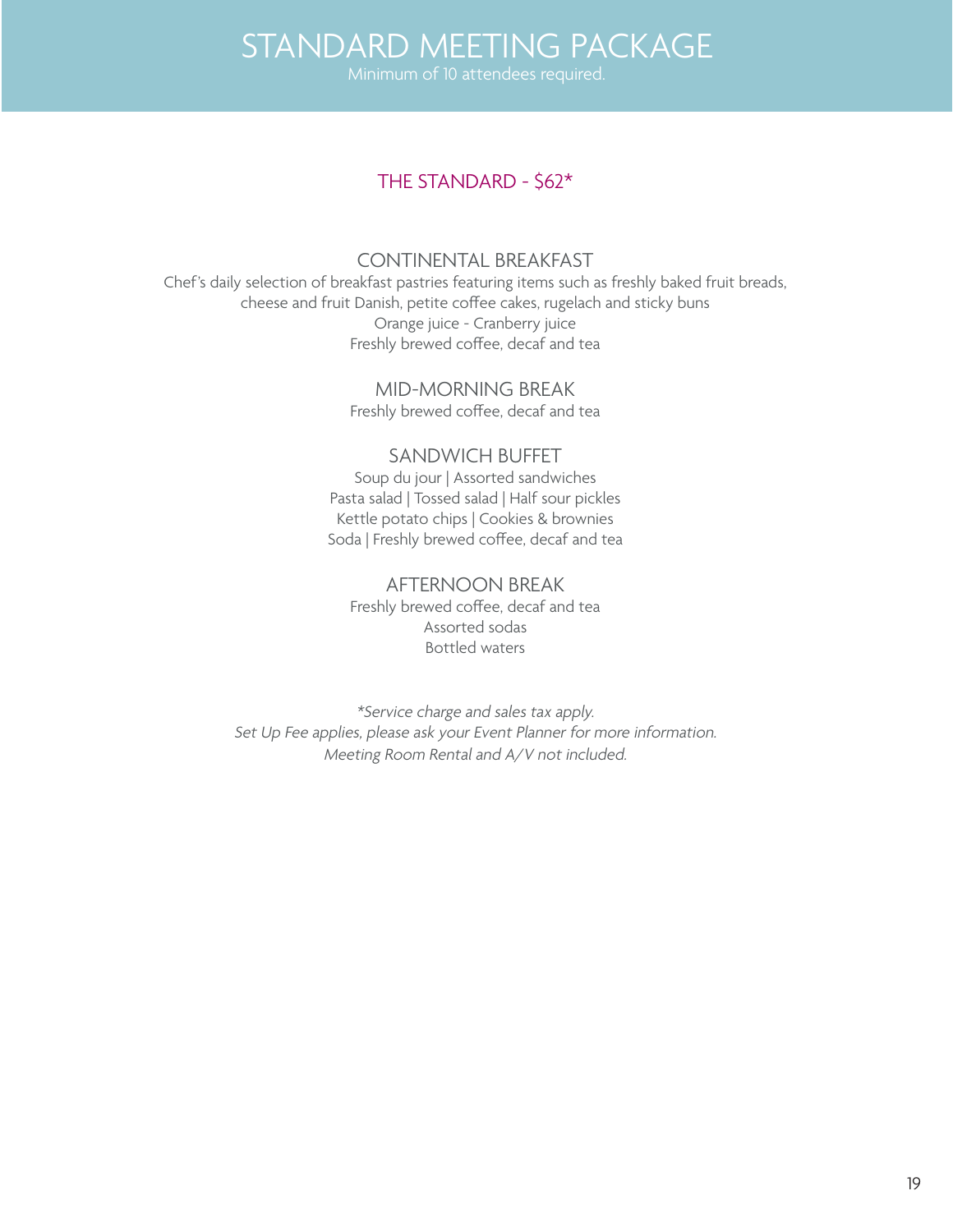# PREMIUM MEETING PACKAGE

## THE PREMIUM - \$67\*

## CONTINENTAL BREAKFAST

Chef's daily selection of breakfast pastries featuring items such as freshly baked fruit breads, cheese and fruit Danish, petite coffee cakes, rugelach and sticky buns Orange juice - Cranberry juice Freshly brewed coffee, decaf and tea

### MID-MORNING BREAK

Make Your Own Yogurt Parfait Bar Flavored Greek yogurts, fresh berries, granola Freshly brewed coffee, decaf and tea

## LUNCH BUFFET

*Your choice of The New Englander or A Taste of Italy*

## AFTERNOON BREAK

Chef's choice of snack (varies daily, one snack from the following) Individually bagged popcorn, pretzels and peanuts - Brownies and cookies Premium cheese display with sliced fruit Freshly brewed coffee, decaf and tea - Assorted sodas - Bottled waters

\*Service charge and sales tax apply. Set Up Fee applies, please ask your Event Planner for more information. Meeting Room Rental and A/V not included.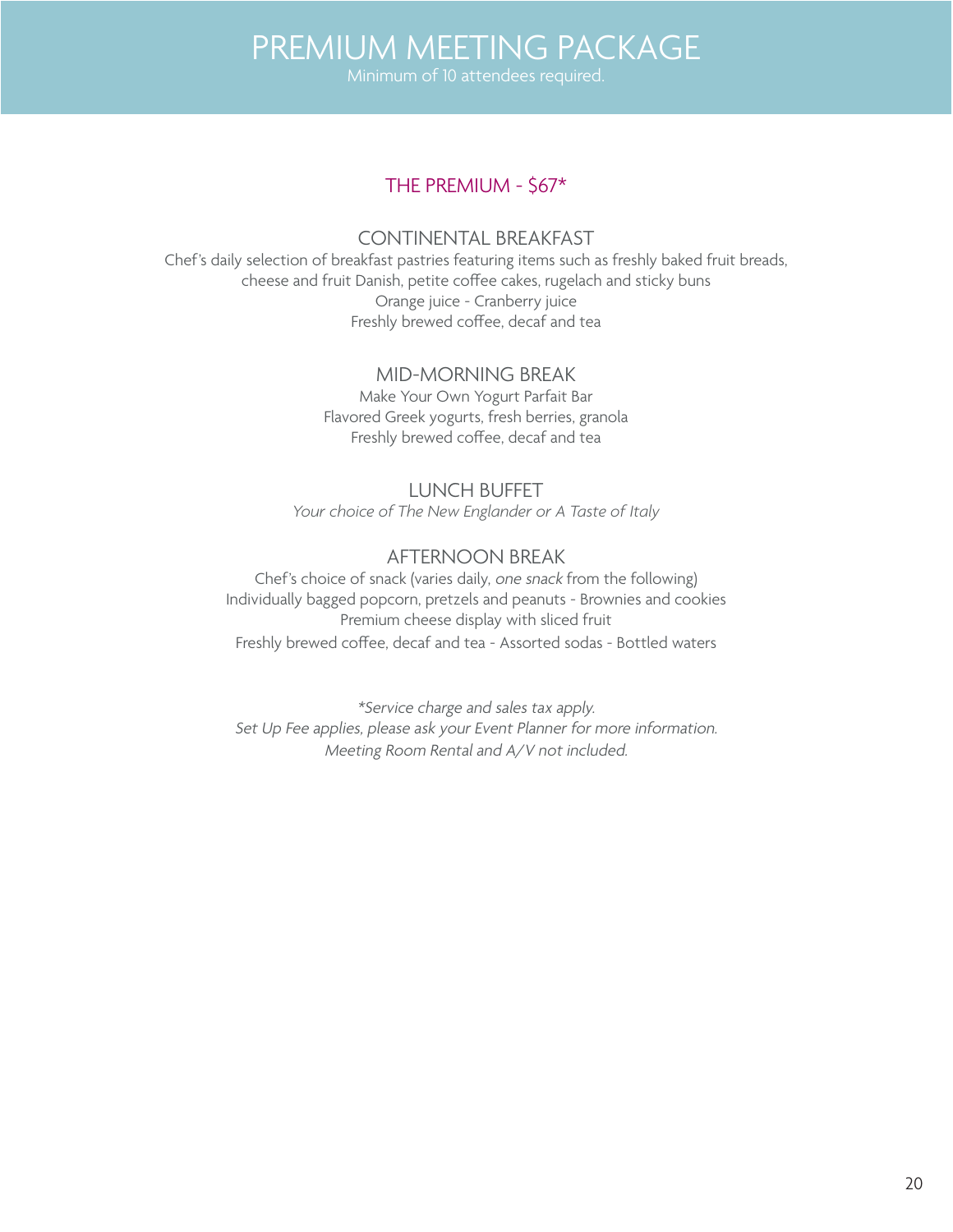# ULTRA MEETING PACKAGE

## THE ULTRA - \$71\*

## THE BREAKFAST BUFFET

Diced seasonal fruit Steel cut oatmeal with raisins and brown sugar Scrambled eggs with chives Hardwood smoked bacon O'Brien breakfast potatoes Chef's daily selection of breakfast pastries Variety of bagels with butter, cream cheese and jams Assorted juices - Freshly brewed coffee, decaf and tea

## MID-MORNING BREAK

Chef's daily selection of breakfast pastries featuring items such as freshly baked fruit breads, cheese and fruit Danish, petite coffee cakes, rugelach and sticky buns Freshly brewed coffee, decaf and tea

> LUNCH BUFFET *Your choice of The New Englander or A Taste of Italy*

## AFTERNOON BREAK

Chef's choice of snack (varies daily, one snack from the following) Individually bagged popcorn, pretzels and peanuts - Brownies and cookies Premium cheese display with sliced fruit Freshly brewed coffee, decaf and tea - Assorted sodas - Bottled waters

\*Service charge and sales tax apply. Set Up Fee applies, please ask your Event Planner for more information. Meeting Room Rental and A/V not included.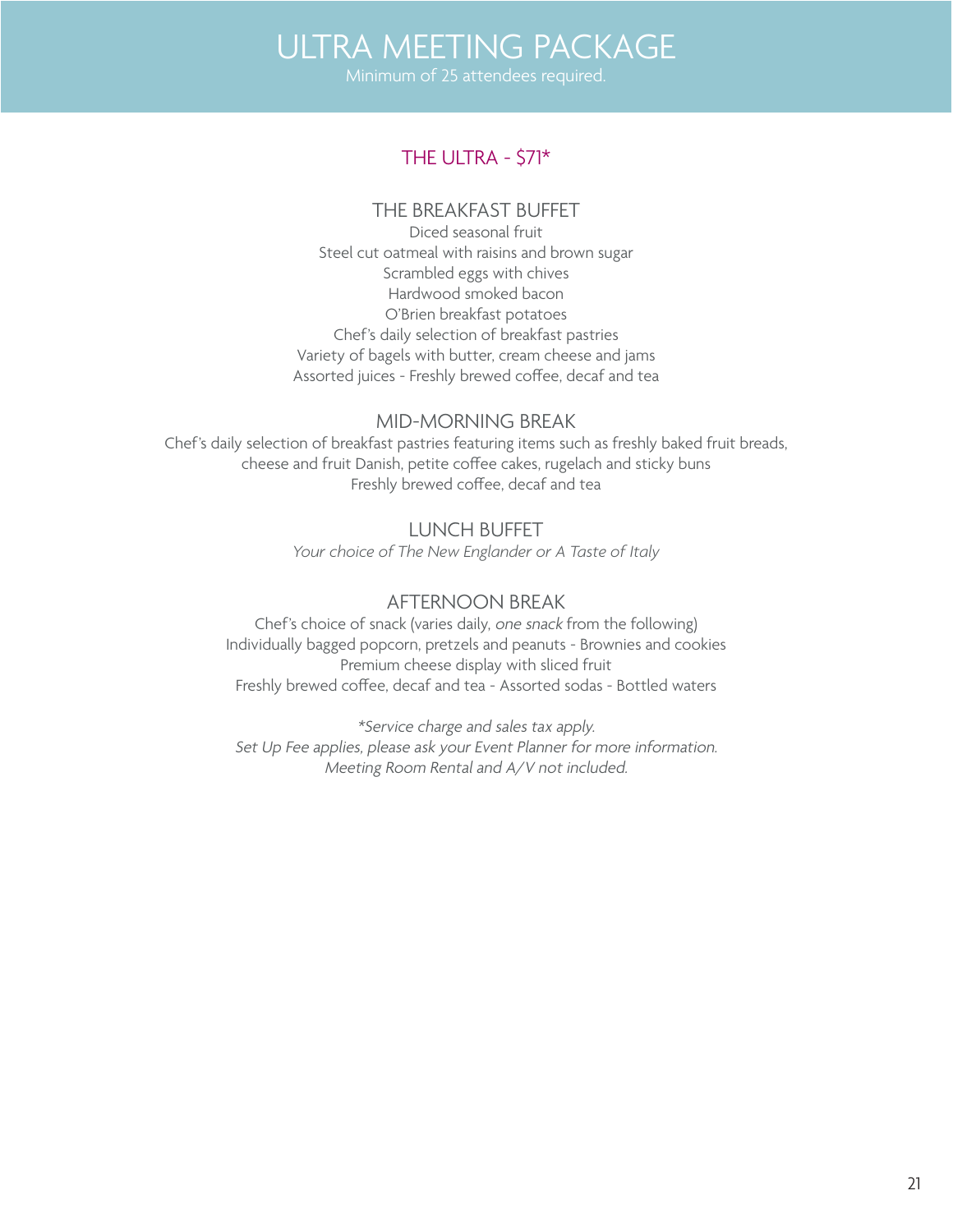## FULL DAY MEETING - \$103\*

PACKAGE INCLUDES: Breakfast - Morning Break - Lunch - Afternoon Break Continuous All Day Beverage Service General Session Meeting Room

## CONTINENTAL BREAKFAST

Chef's daily selection of breakfast pastries featuring items such as freshly baked fruit breads, cheese and fruit Danish, petite coffee cakes, rugelach and sticky buns Diced seasonal fruit Orange juice - Cranberry juice Freshly brewed coffee, decaf and tea

## MID-MORNING BREAK

Assorted granola bars, Greek yogurts and seasonal whole fruit Freshly brewed coffee, decaf and tea Assorted sodas and bottled waters

LUNCH BUFFET *Your choice of The New Englander or A Taste of Italy*

## AFTERNOON BREAK

Assorted granola bars, Greek yogurts and seasonal whole fruit Chef's choice of one hot hors d'oeuvre Chef's choice of sweets (varies daily) Freshly brewed coffee, decaf and tea Assorted sodas and bottled waters

\*Sales tax applies. A/V not included.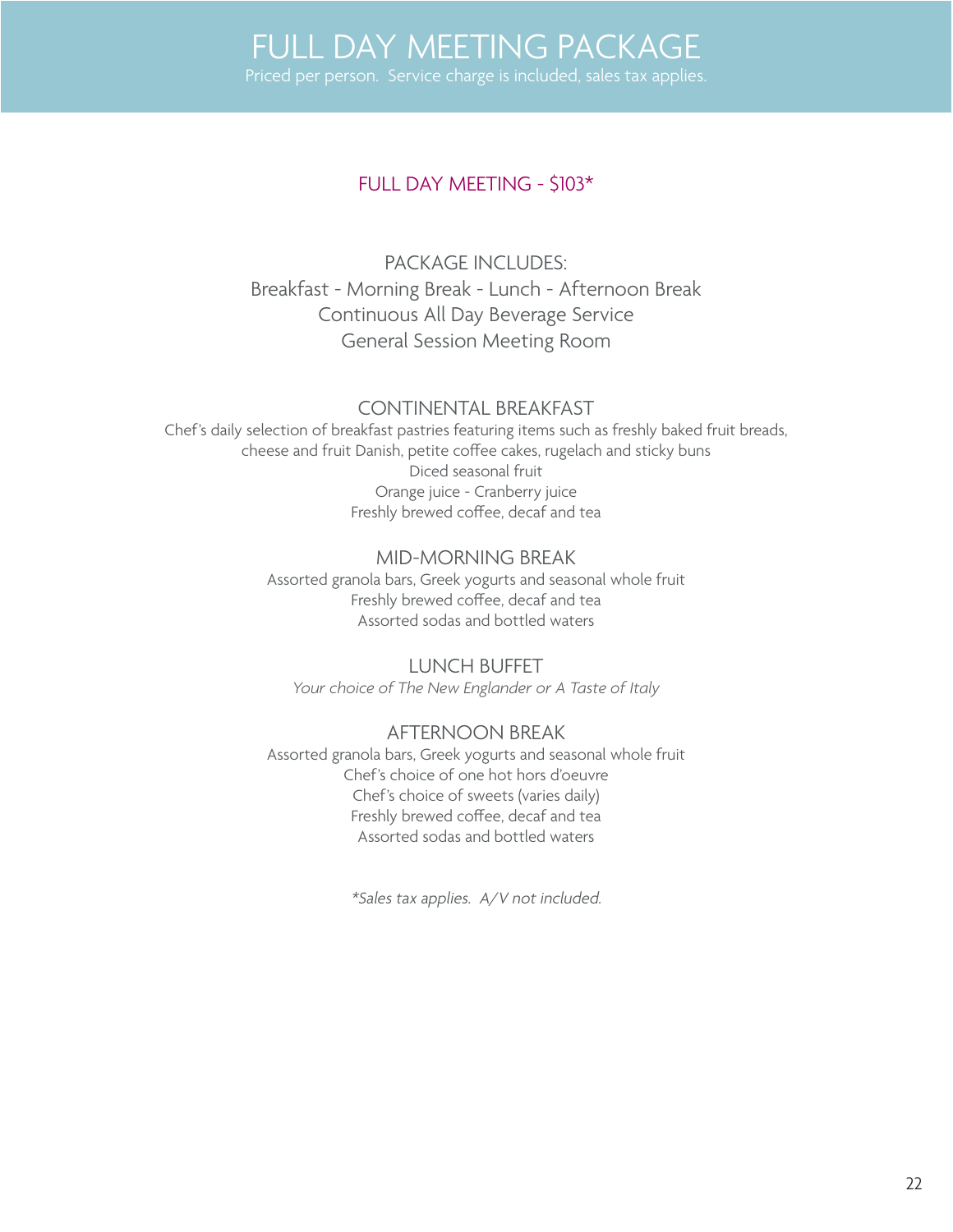# BEVERAGE PACKAGES Priced per person.

#### PREMIUM OPEN BAR\*

VODKA: Tito's Handmade TEQUILA: Corazón Tequila Blanco GIN: Bombay | Tanqueray RUM: Cruzan Aged Light Rum BOURBON: Four Roses WHISKEY: Bushmills SCOTCH: Dewar's LIQUEURS & CORDIALS: Kahlúa Domestic & Premium Bottled Beers WHITE WINES: Chardonnay | Pinot Grigio RED WINES: Cabernet | Pinot Noir *\*Brands are subject to change without notice*

The amount charged is on a per person basis in accordance with the guaranteed attendance, or the actual attendance if higher, for the period of: ONE HOUR - \$21 EACH ADDITIONAL HOUR - \$6

#### ULTRA PREMIUM OPEN BAR\*

VODKA: Ketel One | Tito's Handmade TEQUILA: Patron Silver GIN: Bombay Sapphire | Hendrick's RUM: Appleton Estate Signature Blend | Captain Morgan's Spiced BOURBON: Maker's Mark WHISKEY: Jack Daniel's SCOTCH: Johnnie Walker Black Domestic & Premium Bottled Beers WHITE WINES: Chardonnay | Pinot Grigio | Sauvignon Blanc RED WINES: Cabernet | Pinot Noir | Malbec *\*Brands are subject to change without notice*

The amount charged is on a per person basis in accordance with the guaranteed attendance, or the actual attendance if higher, for the period of: ONE HOUR - \$27 EACH ADDITIONAL HOUR - \$8

### BEER, WINE & SODA PACKAGE

Domestic & Premium Bottled Beers WHITE WINES: Chardonnay - Pinot Grigio RED WINES: Cabernet - Pinot Noir Assorted Sodas

The amount charged is on a per person basis in accordance with the guaranteed attendance, or the actual attendance if higher, for the period of: ONE HOUR - \$18 EACH ADDITIONAL HOUR - \$6